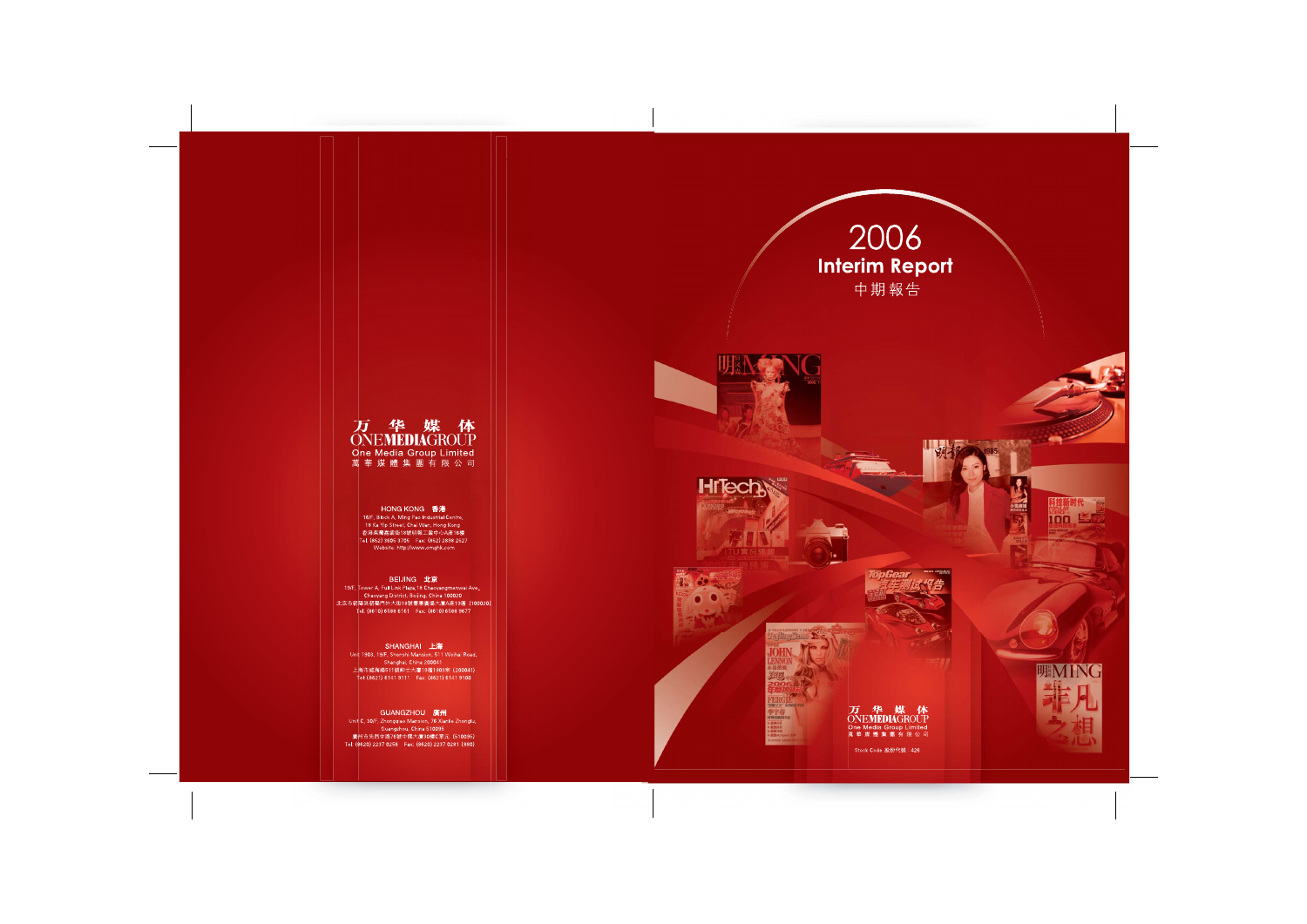#### *CHAIRMAN'S STATEMENT*

On behalf of the directors (the "Directors") and shareholders of One Media Group Limited (the "Company"), I am pleased to announce the interim results of the Company and its subsidiaries (the "Group") for the period ended 30th September 2006. Fueled by a vibrant economy, a strong consumer appetite for lifestyle information and the Group's persistent efforts to further penetrate the China lifestyle media sector, the top-line revenue has achieved more than 20% growth compared with the same period in the previous year. Clearly, we are progressing towards the execution of our commitment to growth and our goal of being a dominant Chinese language media group in the Hong Kong and Mainland China lifestyle media sector.

The positive revenue growth was offset by diligent planning that required additional investment in infrastructure and human capital necessary to acquire market share and solidify a strong foundation. While the Group has achieved significant progress in terms of business development, circulation and advertising sales, the financial results were not satisfactory and beyond the expectation of the management. Adjustments to the new titles that the Group recently introduced contributed to the teething challenges the Group faced.

*"Rolling Stone* 音樂時空 *"* (formerly known as *"Rolling Stone* 音像世界 *"*) ("RS") has entered an exciting phase in its development with our new publishing partner in China. In an effort to align ourselves with a business partner that is in line with the vision of the Group, we felt that it was in the best interest of the Group to establish a relationship with a new partner that shares our outlook for the future and is committed to developing promising results.

The Group has been considering to expand portfolio to achieve cross-selling and brand extension. This progress is especially notable in *Ming Pao Weekly* and *"MING*明日風尚*"* (formerly known as *"MING*青春之星*"*) ("MING"). The teams from each respective title have worked together to generate additional top-line growth, and the successful execution of this endeavor validates our vision and strategy of expanding revenue through cross-selling among our portfolio of titles.

Just nine months following the introduction of MING into China, it has become a popular brand in the lifestyle genre. This model for success will be replicated in future brand extensions, while organic growth will continue to be a significant driver as the Group expands further into the Mainland China market. The Group has reached a turning point with its newest titles, and now that they are running with a full team as a result of investment in human capital, they are expected to further contribute to both circulation and advertising revenue growth, which will translate to attractive margins in the future.

Acquisitions remain a major focus of our business development efforts. The Group is always in search of an appropriate target that can assimilate well with the Group's strategy and culture to further contribute to growth and earnings. Primarily, the Group will consider additional complimentary businesses to build upon its existing portfolio.

Our successful revenue growth and expansion are the result of the hard work, dedication, and strategic efforts of our management team and staff. Of course, the ability and motivation to successfully execute were further fueled by the devotion of our readers, the loyalty of our advertisers, and the strong support of our shareholders, to whom we are extremely grateful.

**Mr. TIONG Kiu King** *Chairman*

Hong Kong, 14th December 2006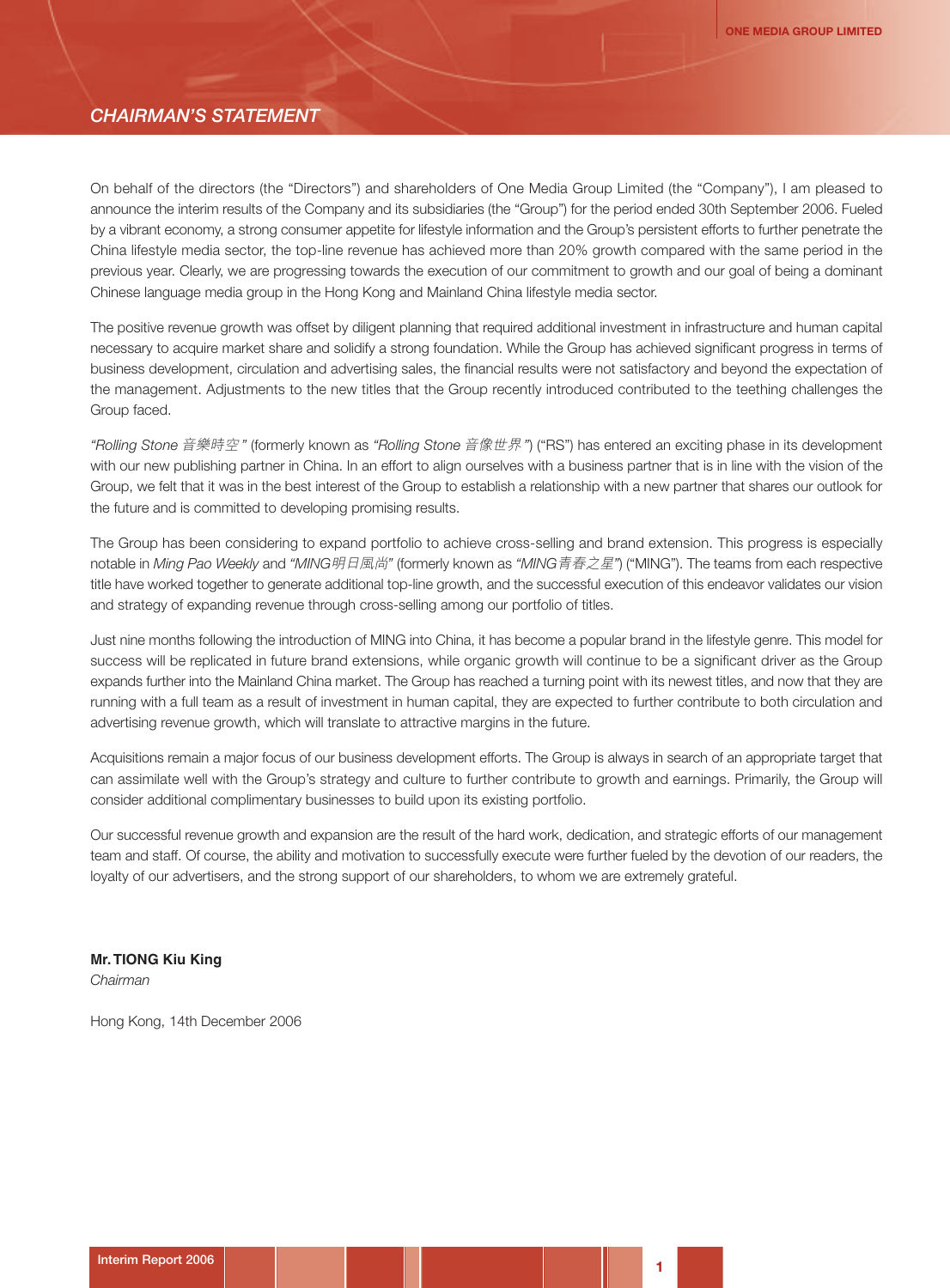## **RESULTS SUMMARY**

For the period ended 30th September 2006, the Group reported a consolidated turnover of HK\$103,281,000 (2005: HK\$85,774,000), representing an increase of 20% compared with the corresponding period last year. The result is attributed to an increase in advertising revenue and circulation as the contributions from our new titles began to bear fruit. The benefit of new titles introduced to China is further reflected in the remarkable increase in turnover of 179% in our Mainland China business. The loss after taxation amounted to HK\$3,401,000 (2005: profit after taxation HK\$2,492,000). The change in performance from profit to loss was mainly attributed to the continued investment in human capital and infrastructure in China and to the intense competition in the technology sector.

## **REVIEW OF OPERATIONS**

#### **Hong Kong**

*Ming Pao Weekly, Hi-Tech Weekly* and *City Children's Weekly* ("HK Magazines") are all currently published in Hong Kong. The titles contributed a combined turnover of HK\$82,369,000 (2005: HK\$78,280,000), representing an increase of 5% compared to the corresponding period last year. The increase in turnover was mainly attributable to the full-year contribution of the compact edition of the *Ming Pao Weekly* ("Compact Edition") and continuing editorial enhancements in the titles in general. However, this was offset by the increase in paper and production costs.

The Group recently re-launched the printed version of *Hi-Tech Weekly* in Hong Kong and launched a new online version, namely "eMag". In addition to the printed version, readers of *Hi-Tech Weekly* can easily access to the magazine on the internet anytime and anywhere. This format is specifically attractive to the readers and advertisers of *Hi-Tech Weekly*, as this distribution method caters primarily to the technologically savvy audience of the magazine. This innovative distribution method is representative of "always-on" world, which may help the Group to position the magazine in this competitive sector.

The tabloid–sized *Ming Pao Weekly* ("Classic Edition") and the Compact Edition have enjoyed increasing revenue. The strategic move to publish both Compact Edition and Classic Edition has proven to be a successful endeavor for the Group. Driven by the desire to offer readers a choice, this strategic positioning has also benefited advertisers with additional leverage to reach a larger readership base. The additional channel for delivering high quality content has enabled the publication to increase readership while catering to the desires of a portion of the readership segment with a different taste in format.

*City Children's Weekly* remains a favorite among the leading "edutainment" publications. The title serves an extensive audience of primary school students in Hong Kong with the support of educators, parents, and children alike.

The Group remains firmly committed to evolving its HK Magazines portfolio through creative initiatives like the Compact Edition of *Ming Pao Weekly* and the eMag of *Hi-Tech Weekly*. As a seasoned leader in Hong Kong lifestyle magazine publishing, the Group will capitalize on every opportunity to reaffirm its leading position through continuous improvement in its product offerings and their promotion.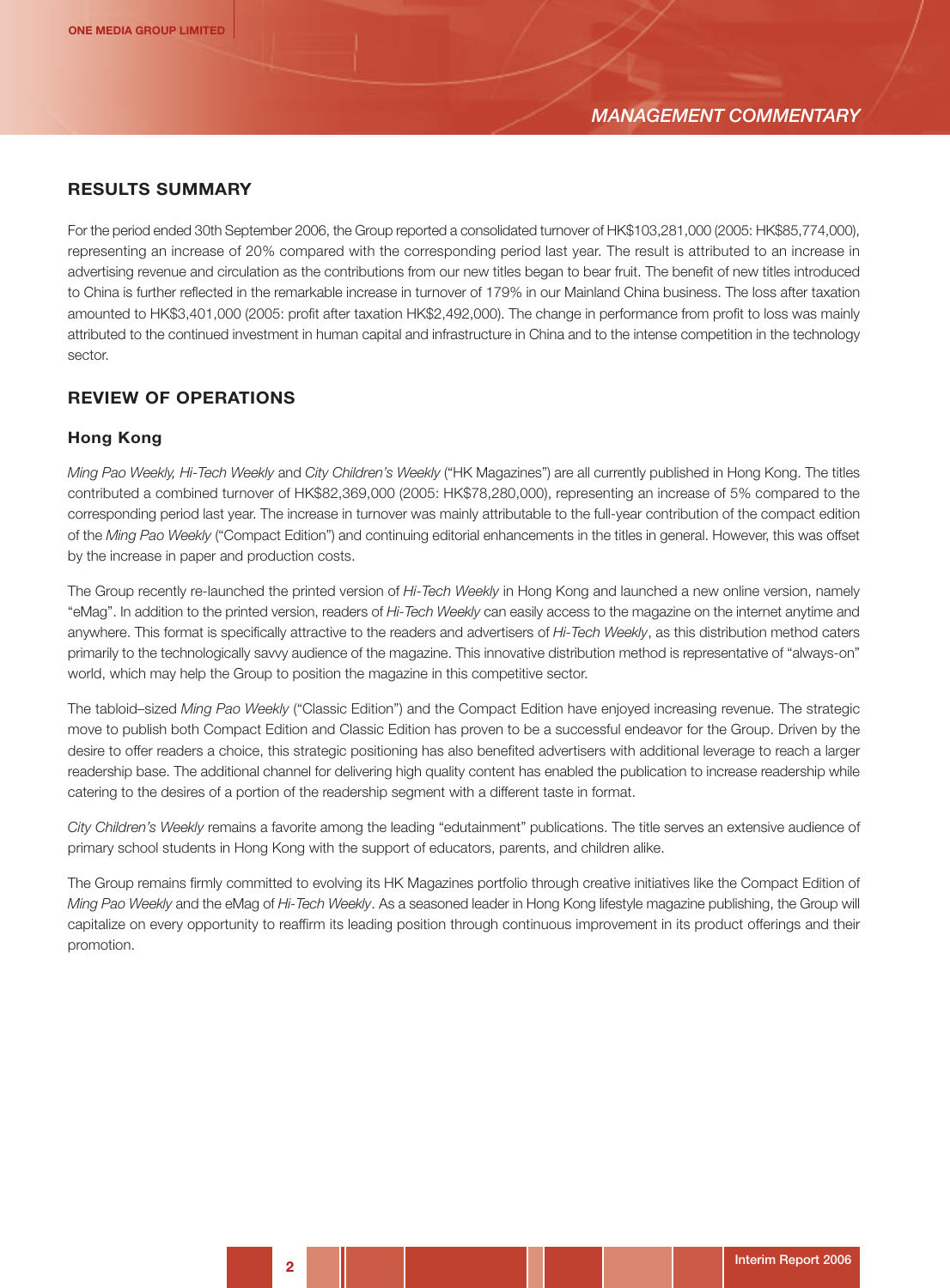#### *MANAGEMENT COMMENTARY*

#### **Mainland China**

The Group has the right to sell advertising space in and provide content to the magazines in Mainland China, including: *"Popular Science* 科技新時代 *"* ("PS"), *"T3* 科技新時代 *"* ("T3"), *"Top Gear* 汽車測試報告 *" ("*TG*")*, MING and RS. These titles contributed a turnover of HK\$20,912,000 (2005: HK\$7,494,000) to the Group, representing a 179% increase compared to the corresponding period last year. However, an operating loss was recorded as a result of investment in human capital, newly established infrastructure, and investment in newer titles such as MING and RS. The Group is confident that these titles will achieve considerable growth in both circulation and advertising income that will translate to healthy margins and revenue contributions in the future.

The Group's focus on cross-selling has achieved measurable success, especially with *Ming Pao Weekly* and MING. The teams from each respective title have worked together to generate additional revenue flow, and the successful execution of this endeavor reaffirms the Group's vision and strategy of expanding revenue through cross-selling among titles. Just nine months after the introduction of MING into China, it has become a popular brand in the lifestyle genre. This model for success will be replicated in the future. Additional brand extensions and organic expansion will continue to be significant growth drivers as the Group expands further into the Mainland China market.

During the period under review, PS and TG recorded continued growth, primarily driven by the loyal support of clients in the automotive and consumer electronics categories. Meanwhile, T3 maintained its status as a player in the crowded and competitive market of technology magazines in the electronics category.

RS is well on its way to becoming a staple in Mainland China for the music-oriented pop culture genre of lifestyle magazines. The internationally renowned title has now entered an exciting phase of its development as the Group has established a strong working relationship with its new publishing partner. The Group believes this title will be one of the significant growth drivers in the future.

## **OUTLOOK**

Driven by a robust economy, solid infrastructure and recent investment in high-quality human capital, the outlook for the Group is positive and firmly concentrated on growth. Acquisitions remain a major focus as a catalyst for further expansion into Mainland China. The Group will carefully consider appropriate targets that can assimilate well with the Group's strategies and culture to further contribute to growth and earnings. The Group will primarily focus on the acquisition of additional lifestyle titles and will thoroughly scrutinize prospects that are China based, print related, earnings positive, and a compliment to the current demographic and advertisers. Meanwhile, the Group will continue to pursue organic growth through brand extensions and implement stringent cost control measure.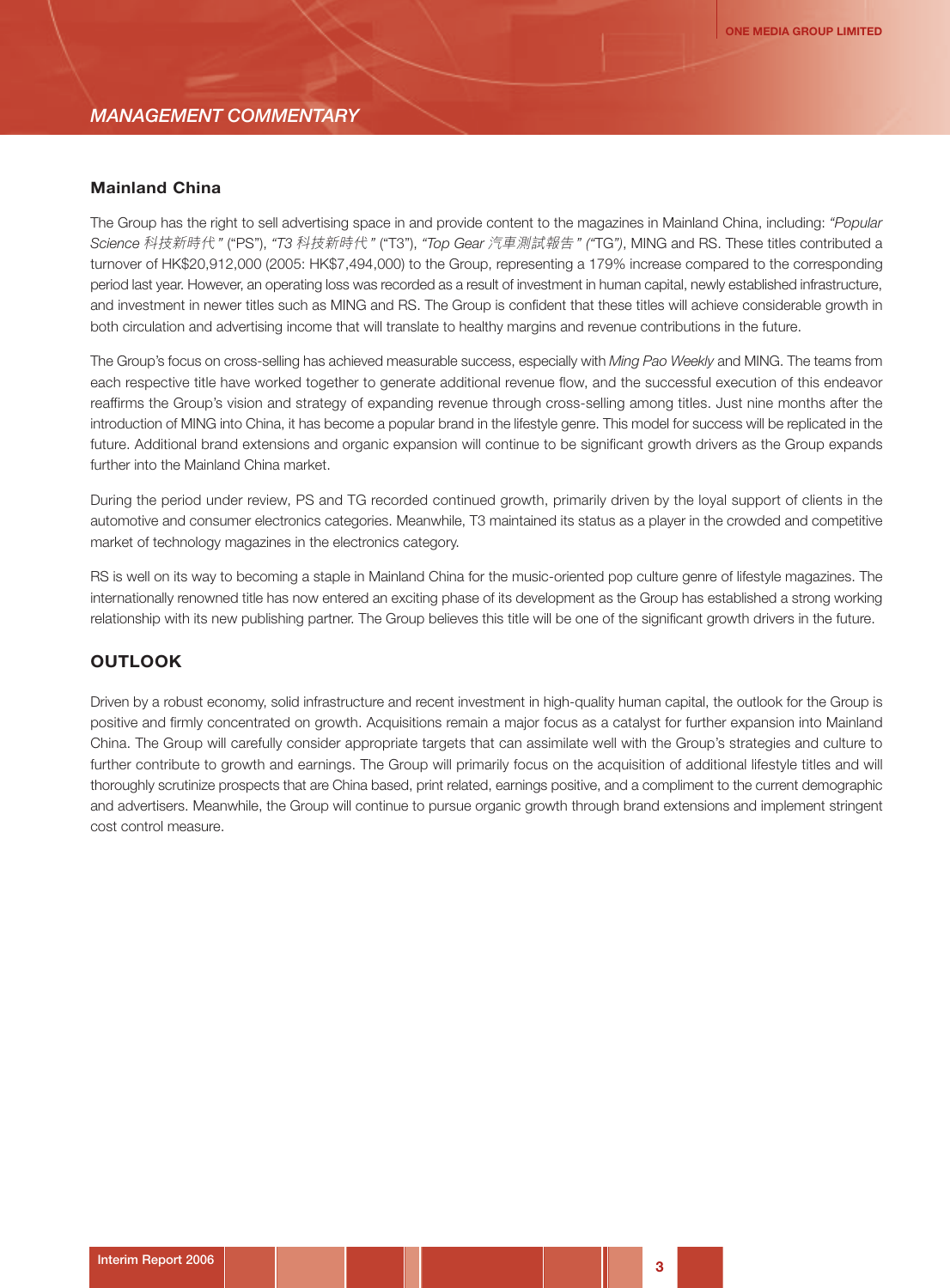## **CAPITAL EXPENDITURE**

The Group's total capital expenditure for property, plant and equipment for the six months ended 30th September 2006 amounted to HK\$6,088,000.

#### **USE OF PROCEEDS FROM THE COMPANY'S INITIAL PUBLIC OFFERING**

The Company issued 100 million shares of HK\$0.001 each at HK\$1.2 per share by way of placing and public offer on 18th October 2005 (as set out in detail in the prospectus dated 30th September 2005 issued by the Company (the "Prospectus")). The net proceeds, after deduction of related issuance expenses, amounted to approximately HK\$102,968,000 ("Net Proceeds"). The Net Proceeds were partially applied up to 30th September 2006 in accordance with the proposed applications set out in the Prospectus as follows:

|                                                                                                                                                                                                           | Proposed<br>application<br>of Net Proceeds<br>HK\$'000 | <b>Actual amount</b><br>used up to<br>30th September<br>2006<br><b>HK\$'000</b> |
|-----------------------------------------------------------------------------------------------------------------------------------------------------------------------------------------------------------|--------------------------------------------------------|---------------------------------------------------------------------------------|
| Acquisition of magazine business in PRC<br>Sales and marketing activities for new magazines<br>Circulation-related activities of new magazines<br>Repayment of short-term loan<br>General working capital | 50,000<br>24,000<br>12,000<br>10,000<br>6,968          | 6,818<br>8,097<br>10,000<br>5,000                                               |
|                                                                                                                                                                                                           | 102,968                                                | 29,915                                                                          |

## **EXPOSURE TO FLUCTUATIONS IN EXCHANGE RATES**

The currency risk of the Group arises mainly from its purchases of raw material denominated in US dollars. In addition, the Group also has investments in the People's Republic of China ("PRC") subsidiaries whose net assets are exposed to currency risk. The Group does not presently hedge this currency exposure.

Since HK dollars are pegged to US dollars, the Group does not foresee any substantial exposure to US dollars in this regard.

The Group currently does not hedge transactions undertaken in Renminbi but manages its exposure through constant monitoring to limit as much as possible the amount of its Renminbi exposures.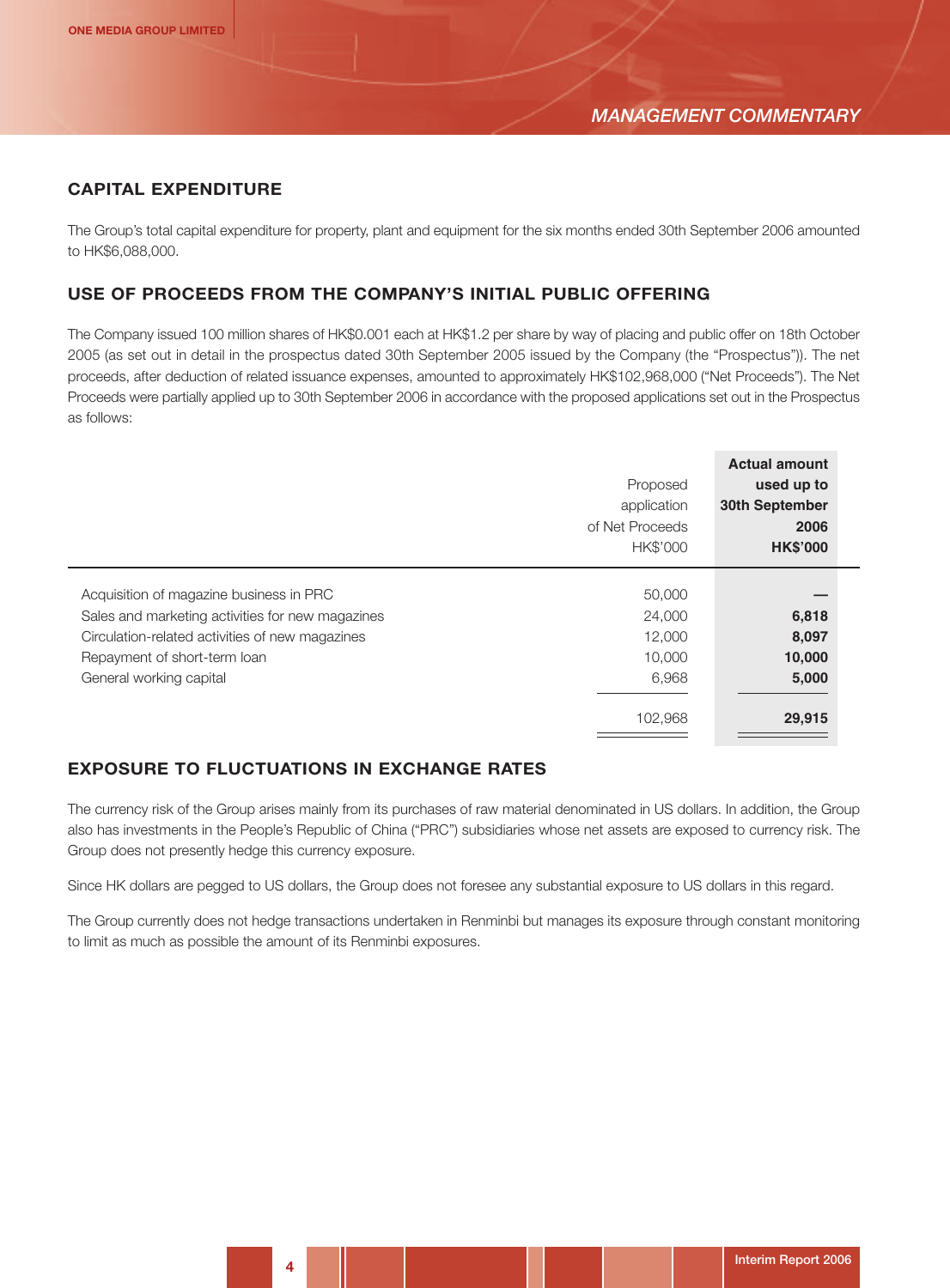# *CONSOLIDATED INCOME STATEMENT FOR THE SIX MONTHS ENDED 30TH SEPTEMBER 2006*

|                                                                                                                                     |                | (Unaudited)                     |             |  |
|-------------------------------------------------------------------------------------------------------------------------------------|----------------|---------------------------------|-------------|--|
|                                                                                                                                     |                | Six months ended 30th September |             |  |
|                                                                                                                                     |                | 2006                            | 2005        |  |
|                                                                                                                                     | Note           | <b>HK\$'000</b>                 | HK\$'000    |  |
| Turnover                                                                                                                            | $\overline{4}$ | 103,281                         | 85,774      |  |
| Cost of goods sold                                                                                                                  |                | (63,009)                        | (47, 117)   |  |
| Gross profit                                                                                                                        |                | 40,272                          | 38,657      |  |
| Interest income                                                                                                                     |                | 1,735                           | 10          |  |
| Selling and distribution costs                                                                                                      |                | (27, 129)                       | (22, 547)   |  |
| Administrative expenses                                                                                                             |                | (18,071)                        | (12, 551)   |  |
| Operating (loss)/profit                                                                                                             | 5              | (3, 193)                        | 3,569       |  |
| Finance costs                                                                                                                       | $\,6$          |                                 | (63)        |  |
| (Loss)/profit before income tax                                                                                                     |                | (3, 193)                        | 3,506       |  |
| Income tax expense                                                                                                                  | 7              | (208)                           | (1, 014)    |  |
| (Loss)/profit for the half-year                                                                                                     |                | (3, 401)                        | 2,492       |  |
| Attributable to:                                                                                                                    |                |                                 |             |  |
| Equity holders of the Company                                                                                                       |                | (3, 401)                        | 2,492       |  |
| (Loss)/earnings per share for (loss)/profit<br>attributable to the equity holders of the Company,<br>expressed in HK cent per share | 8              |                                 |             |  |
|                                                                                                                                     |                |                                 |             |  |
| - Basic                                                                                                                             |                | $(0.85$ cent)                   | $0.84$ cent |  |
| - Diluted                                                                                                                           |                | N/A                             | N/A         |  |
| Dividends                                                                                                                           | $\overline{9}$ |                                 |             |  |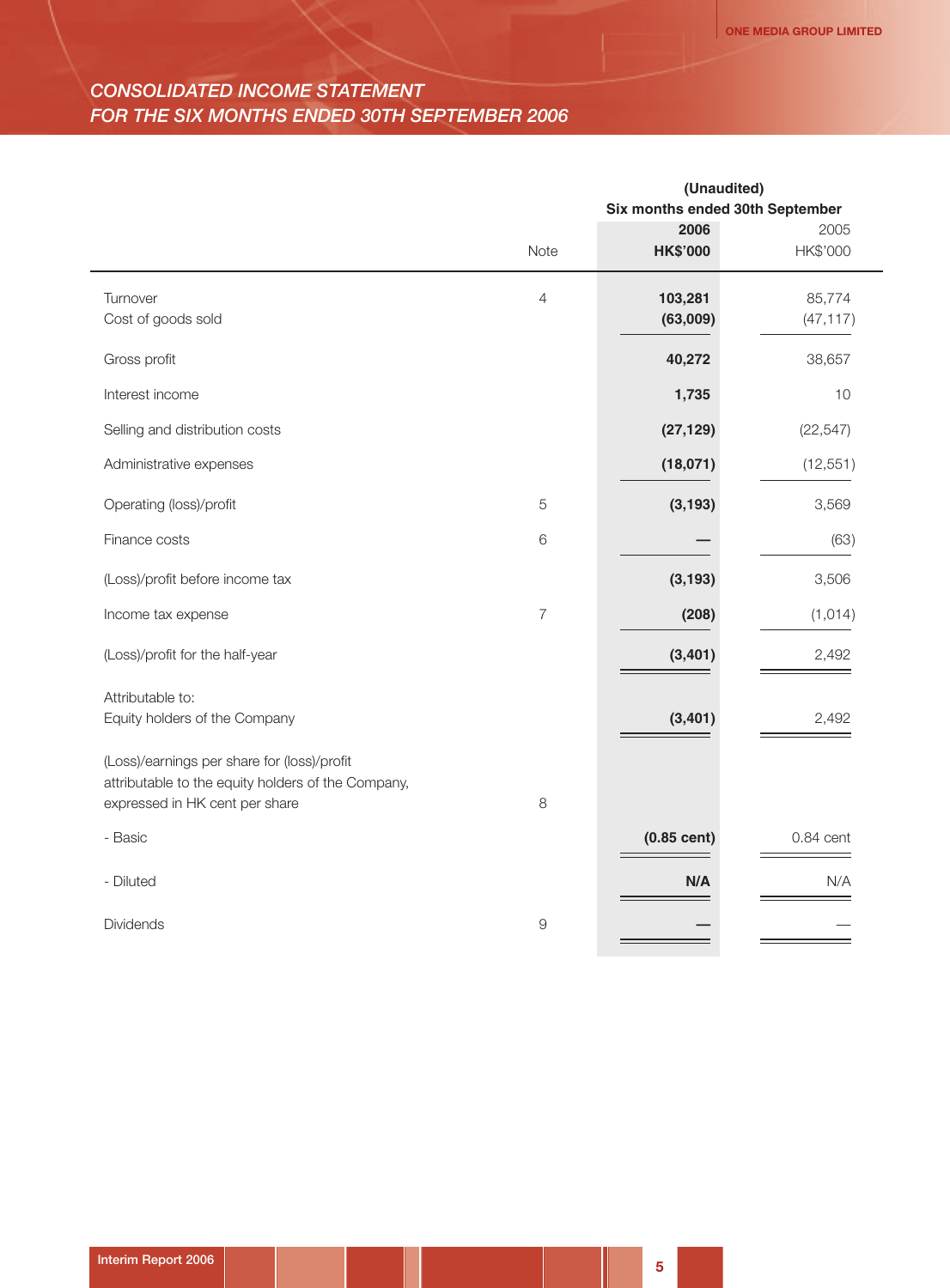# *CONSOLIDATED BALANCE SHEET AS AT 30TH SEPTEMBER 2006*

|                                                                           |      | (Unaudited)<br>30th September | (Audited)<br>31st March |
|---------------------------------------------------------------------------|------|-------------------------------|-------------------------|
|                                                                           | Note | 2006<br><b>HK\$'000</b>       | 2006<br>HK\$'000        |
| Non-current assets                                                        |      |                               |                         |
| Goodwill                                                                  |      | 2,028                         | 2,028                   |
| Property, plant and equipment                                             |      | 9,564                         | 4,461                   |
| Defined benefit plan's assets                                             |      | 919                           | 919                     |
| Long service payment assets                                               |      | 13                            | 13                      |
| Deferred income tax assets                                                |      |                               | 304                     |
|                                                                           |      | 12,524                        | 7,725                   |
| Current assets                                                            |      |                               |                         |
| Inventories                                                               |      | 14,994                        | 11,077                  |
| Trade and other receivables                                               | 10   | 60,742                        | 52,015                  |
| Deferred income tax assets                                                |      | 3,531                         | 3,435                   |
| Income tax recoverable                                                    |      | 3,448                         | 2,006                   |
| Cash and cash equivalents                                                 |      | 73,305                        | 94,120                  |
|                                                                           |      | 156,020                       | 162,653                 |
| <b>Current liabilities</b>                                                |      |                               |                         |
| Trade and other payables                                                  | 11   | 27,305                        | 25,123                  |
| Amounts due to fellow subsidiaries                                        |      | 2,550                         | 2,402                   |
| Income tax liabilities                                                    |      | 83                            | 83                      |
| Trust receipt loans, unsecured                                            |      |                               | 338                     |
| Bank overdrafts                                                           |      |                               | 30                      |
|                                                                           |      | 29,938                        | 27,976                  |
| Net current assets                                                        |      | 126,082                       | 134,677                 |
| Total assets less current liabilities                                     |      | 138,606                       | 142,402                 |
| Equity                                                                    |      |                               |                         |
| Capital and reserves attributable to the equity<br>holders of the Company |      |                               |                         |
| Share capital                                                             | 12   | 400                           | 400                     |
| Other reserves                                                            |      | 124,584                       | 123,479                 |
| Retained earnings                                                         |      | 13,622                        | 17,023                  |
| Proposed final dividend                                                   |      |                               | 1,500                   |
|                                                                           |      | 138,606                       | 142,402                 |
|                                                                           |      |                               |                         |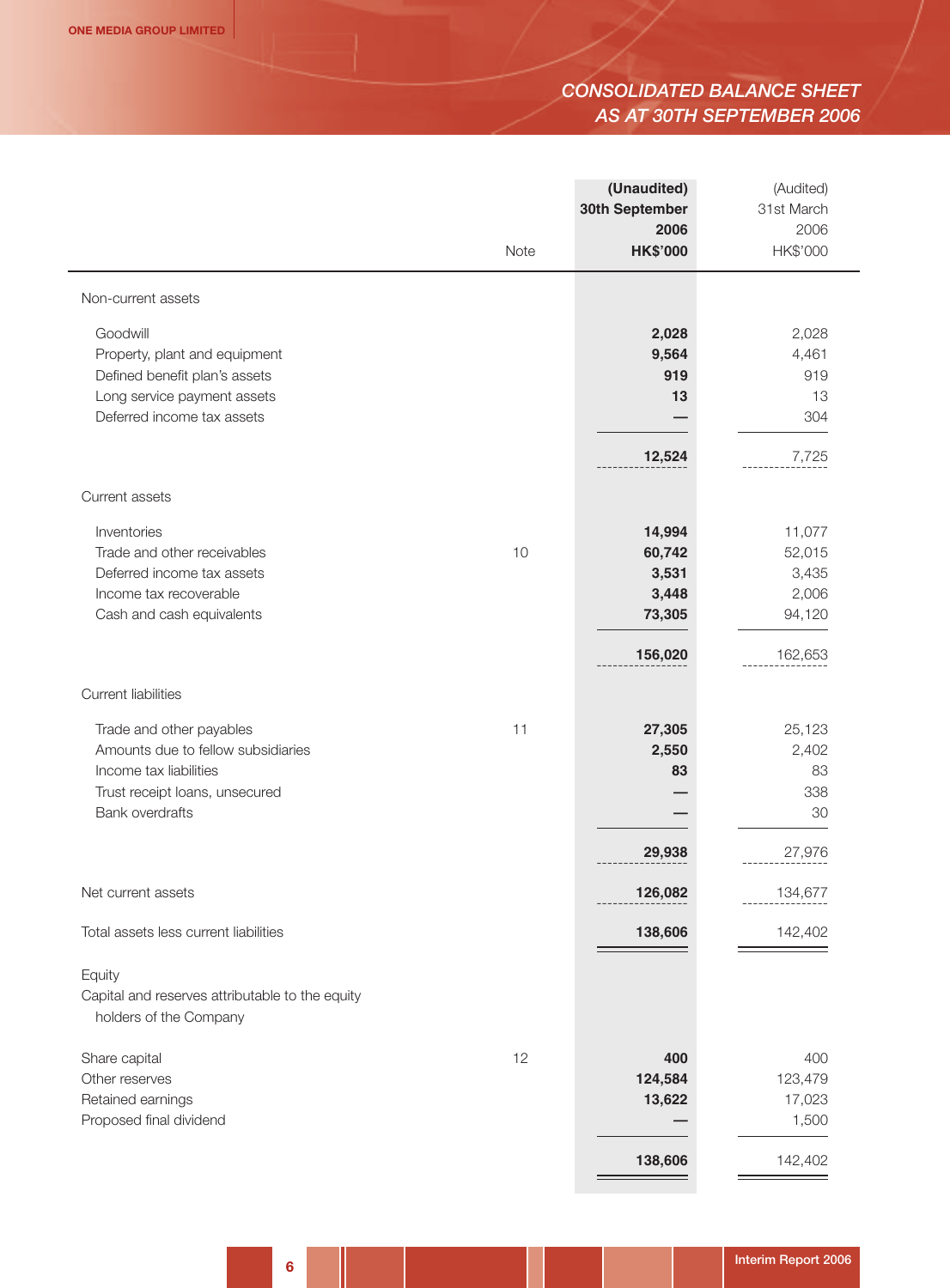# *CONSOLIDATED STATEMENT OF CHANGES IN EQUITY FOR THE SIX MONTHS ENDED 30TH SEPTEMBER 2006*

|                                                                   |                                     | (Unaudited)                        |                                      |                                     |                                |                                               |                     |                                         |                          |
|-------------------------------------------------------------------|-------------------------------------|------------------------------------|--------------------------------------|-------------------------------------|--------------------------------|-----------------------------------------------|---------------------|-----------------------------------------|--------------------------|
|                                                                   |                                     |                                    |                                      |                                     |                                | Attributable to equity holders of the Company |                     |                                         |                          |
|                                                                   |                                     | <b>Employee</b><br>share-<br>based |                                      |                                     |                                | <b>Share</b>                                  |                     |                                         |                          |
|                                                                   | <b>Share</b><br>capital<br>HK\$'000 | payment<br>reserve<br>HK\$'000     | <b>Merger</b><br>reserve<br>HK\$'000 | <b>Share</b><br>premium<br>HK\$'000 | Capital<br>reserve<br>HK\$'000 | issuance Exchange<br>costs<br>HK\$'000        | reserve<br>HK\$'000 | <b>Retained</b><br>earnings<br>HK\$'000 | <b>Total</b><br>HK\$'000 |
| At 1st April 2005                                                 | 1                                   |                                    | 1,650                                |                                     | 10,000                         | (432)                                         | 3                   | 11,501                                  | 22,723                   |
| Issue of shares                                                   | 299                                 |                                    |                                      | 8,406                               |                                |                                               |                     |                                         | 8,705                    |
| Share issuance costs                                              |                                     |                                    |                                      |                                     |                                | (10,960)                                      |                     |                                         | (10,960)                 |
| Exchange adjustment                                               |                                     |                                    |                                      |                                     |                                |                                               | (16)                |                                         | (16)                     |
| Profit for the half-year                                          |                                     |                                    |                                      |                                     |                                |                                               |                     | 2,492                                   | 2,492                    |
| At 30th September 2005                                            | 300                                 |                                    | 1,650                                | 8,406                               | 10,000                         | (11, 392)                                     | (13)                | 13,993                                  | 22,944                   |
| At 1st April 2006<br>Share compensation<br>costs on share options | 400                                 | 794                                | 1,650                                | 111,373                             | 10,000                         |                                               | (338)               | 18,523                                  | 142,402                  |
| granted                                                           |                                     | 866                                |                                      |                                     |                                |                                               |                     |                                         | 866                      |
| Exchange adjustment                                               |                                     |                                    |                                      |                                     |                                |                                               | 239                 |                                         | 239                      |
| Loss for the half-year                                            |                                     |                                    |                                      |                                     |                                |                                               |                     | (3,401)                                 | (3,401)                  |
| Dividend relating to 2005                                         |                                     |                                    |                                      |                                     |                                |                                               |                     | (1,500)                                 | (1,500)                  |
| At 30th September 2006                                            | 400                                 | 1,660                              | 1,650                                | 111,373                             | 10,000                         |                                               | (99)                | 13,622                                  | 138,606                  |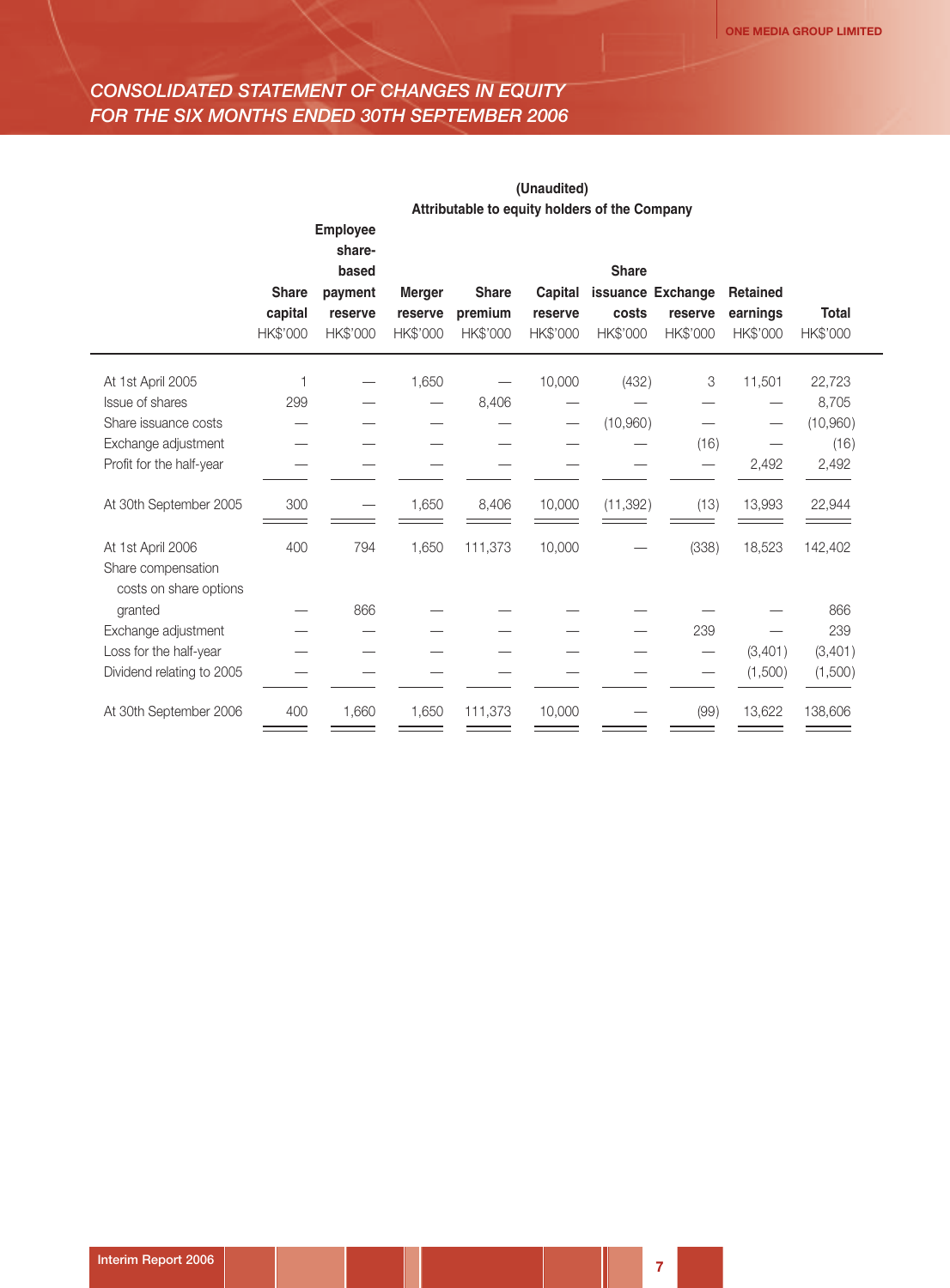# *CONDENSED CONSOLIDATED CASH FLOW STATEMENT FOR THE SIX MONTHS ENDED 30TH SEPTEMBER 2006*

| (Unaudited)<br>Six months ended 30th September |                  |  |
|------------------------------------------------|------------------|--|
| 2006<br><b>HK\$'000</b>                        | 2005<br>HK\$'000 |  |
| (14, 725)                                      | (4, 442)         |  |
| (4, 353)                                       | (24, 305)        |  |
| (1,838)                                        | 30,212           |  |
| (20, 916)                                      | 1,465            |  |
| 94,090                                         | 8,175            |  |
| 131                                            | (16)             |  |
| 73,305                                         | 9,624            |  |
|                                                |                  |  |
| 73,305                                         | 9,624            |  |
|                                                |                  |  |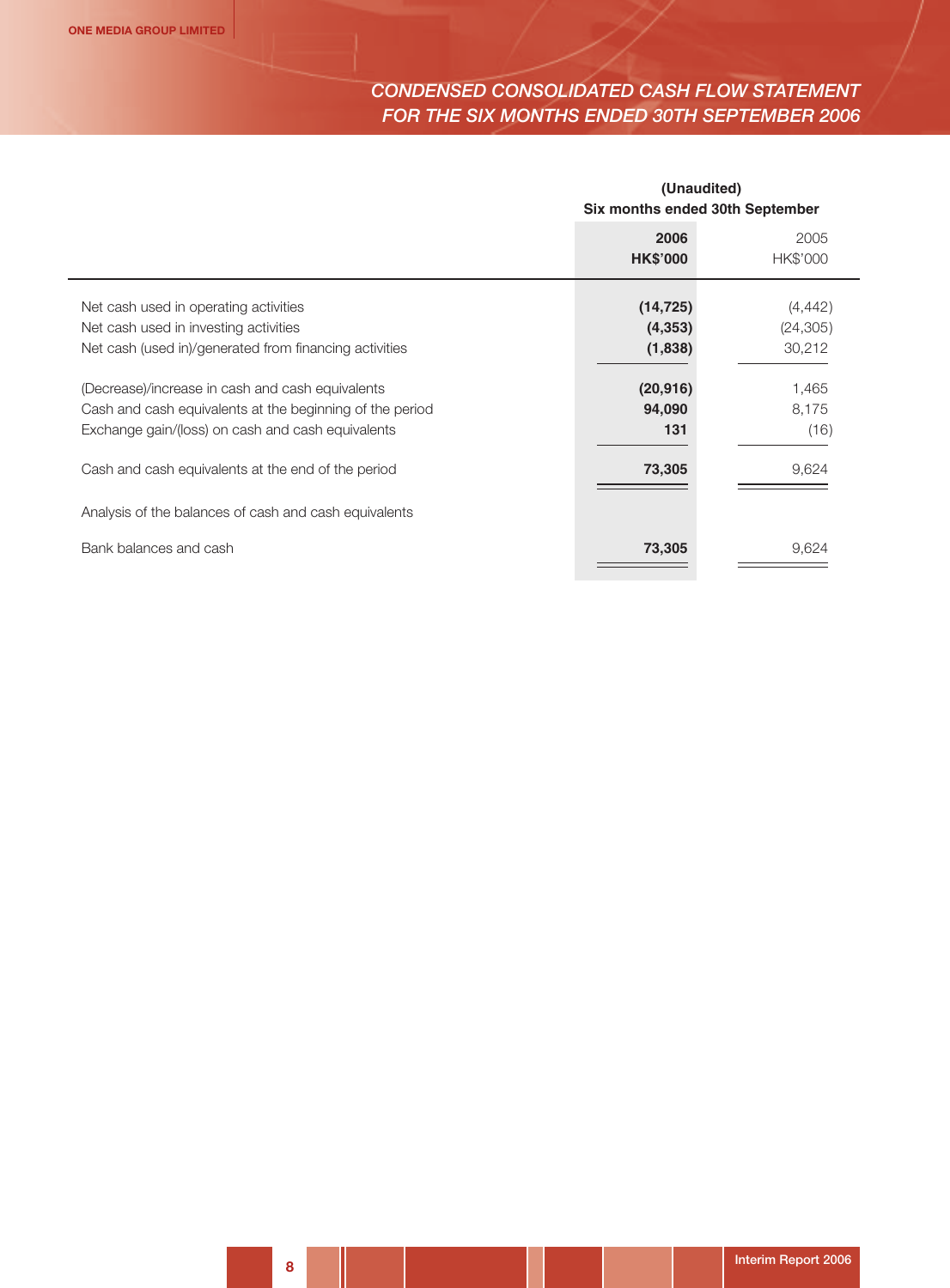#### **1 GENERAL INFORMATION**

The Company was incorporated in the Cayman Islands on 11th March 2005 as an exempted company with limited liability under the Companies Law, Chapter 22 (Law 3 of 1961, as consolidated and revised) of the Cayman Islands. The address of its registered office is Clifton House, 75 Fort Street, P.O. Box 1350 GT, George Town, Grand Cayman, Cayman Islands.

Pursuant to a group reorganisation (the "Reorganisation") to rationalise the structure of the Group in preparation for the listing of the Company's shares on The Stock Exchange of Hong Kong Limited (the "Stock Exchange"), the Company became the holding company of the companies now comprising the Group on 26th September 2005. Following the completion of the public offering and placing of 100,000,000 shares as set out in the Prospectus, the shares of the Company were listed on the Main Board of the Stock Exchange on 18th October 2005 (the "Listing Date").

The Group resulting from the Reorganisation is regarded as a continuing entity and merger accounting has been adopted. Accordingly, the consolidated income statement and condensed consolidated cash flow statement for the six months ended 30th September 2005 were prepared as if the current group structure had been in existence throughout the periods with reference to the Accounting Guideline 5 "Merger Accounting for Common Control Combinations".

The Company is an investment holding company. The principal activities of the Group are publication, marketing and distribution of Chinese language lifestyle magazines.

These unaudited condensed consolidated interim financial statements are presented in thousands of units of HK dollars (HK\$'000), unless otherwise stated. These unaudited condensed consolidated interim financial statements have been approved for issue by the board of directors on 14th December 2006.

#### **2 BASIS OF PREPARATION**

The unaudited condensed consolidated interim financial statements ("Interim Financial Statements") were prepared in accordance with Hong Kong Accounting Standard ("HKAS") 34 "Interim Financial Reporting" issued by the Hong Kong Institute of Certified Public Accountants ("HKICPA") and Appendix 16 of the Rules Governing the Listing of Securities on the Stock Exchange (the "Listing Rules").

These Interim Financial Statements should be read in conjunction with the annual financial statements for the year ended 31st March 2006.

#### **3 ACCOUNTING POLICIES**

The accounting policies adopted are consistent with those used in the annual financial statements for the year ended 31st March 2006.

HKICPA has issued a number of new standards, amendments to standards and interpretations that are effective for accounting periods beginning on or after 1st January 2006. The Group has carried out an assessment of these standards, amendments and interpretations and considered that they have no significant impact on these Interim Financial Statements.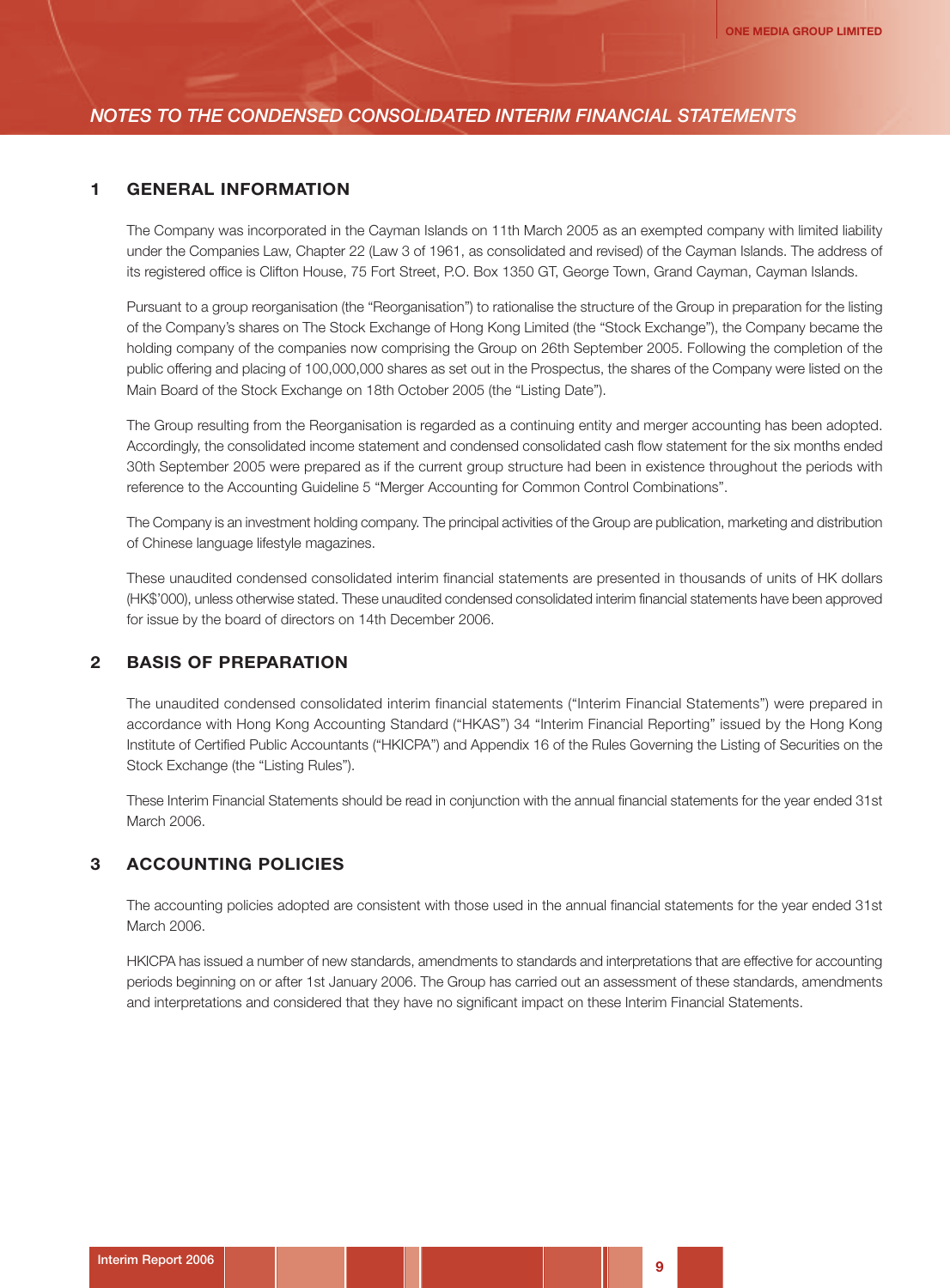#### **4 SEGMENT INFORMATION**

#### **Primary reporting format – geographical segments**

The Group operates mainly in two geographical areas, Hong Kong and Mainland China. The segment information is as follows:

**(Unaudited)**

|                                | (Unaudited)                     |          |                 |                       |                 |          |
|--------------------------------|---------------------------------|----------|-----------------|-----------------------|-----------------|----------|
|                                | Six months ended 30th September |          |                 |                       |                 |          |
|                                | <b>Hong Kong</b>                |          |                 | <b>Mainland China</b> |                 | Group    |
|                                | 2006                            | 2005     | 2006            | 2005                  | 2006            | 2005     |
|                                | <b>HK\$'000</b>                 | HK\$'000 | <b>HK\$'000</b> | HK\$'000              | <b>HK\$'000</b> | HK\$'000 |
| Turnover                       | 82,369                          | 78,280   | 20,912          | 7,494                 | 103,281         | 85,774   |
| Segment results                | 9,130                           | 12,500   | (7, 517)        | (4, 565)              | 1,613           | 7,935    |
| Interest income<br>Unallocated |                                 |          |                 |                       | 1,735           | 10       |
| expenses (Note)                |                                 |          |                 |                       | (6, 541)        | (4, 376) |
| Operating (loss)/profit        |                                 |          |                 |                       | (3, 193)        | 3,569    |

Note: Corporate expenses incurred by the Group in the current period are classified as unallocated expenses. Accordingly, certain comparative figures have been reclassified to conform to the current period's presentation.

#### **Secondary reporting format – business segments**

No business segment analysis is presented as the Group has been operating in a single business segment, which is publication, marketing and distribution of Chinese language lifestyle magazines, throughout the six months ended 30th September 2006 and 2005.

## **5 OPERATING (LOSS)/PROFIT**

The following items have been charged to the operating (loss)/profit during the interim period.

|                                                             | (Unaudited)<br>Six months ended 30th September |                 |  |
|-------------------------------------------------------------|------------------------------------------------|-----------------|--|
|                                                             |                                                |                 |  |
|                                                             | 2006                                           | 2005            |  |
|                                                             | <b>HK\$'000</b>                                | <b>HK\$'000</b> |  |
| Cost of inventories sold                                    | 22,049                                         | 15,595          |  |
| Depreciation                                                | 1,062                                          | 613             |  |
| Employee benefit expenses (including directors' emoluments) | 31,650                                         | 25,486          |  |
| Loss on disposal of property, plant and equipment           | 31                                             |                 |  |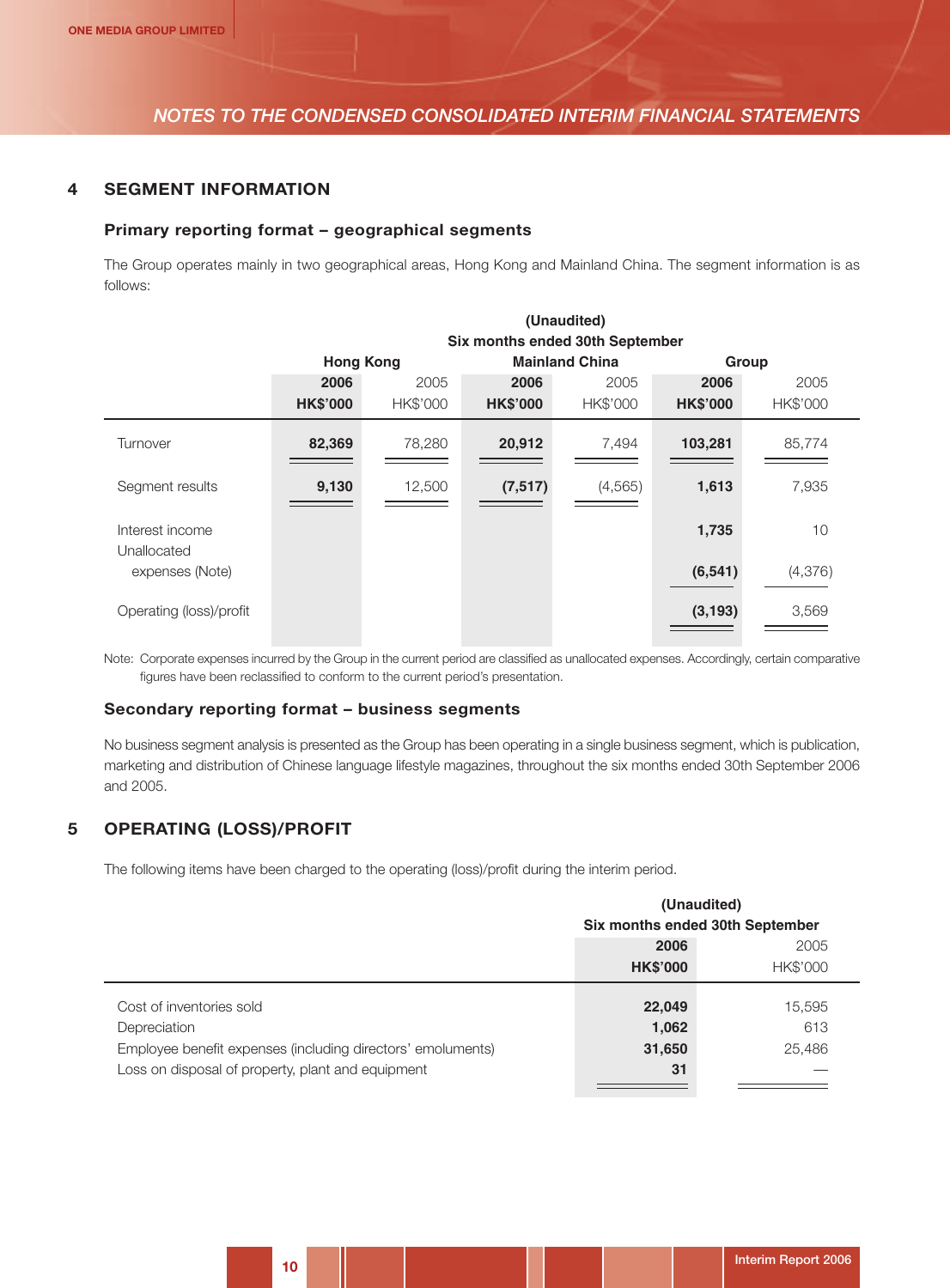#### **6 FINANCE COSTS**

|                                 | (Unaudited)<br>Six months ended 30th September |    |  |  |
|---------------------------------|------------------------------------------------|----|--|--|
|                                 | 2005<br>2006<br>HK\$'000<br><b>HK\$'000</b>    |    |  |  |
| Interest expenses on bank loans |                                                | 63 |  |  |

## **7 INCOME TAX EXPENSE**

Hong Kong profits tax has been provided at the rate of 17.5% (2005: 17.5%) on the estimated assessable profit for the period.

The PRC enterprise income tax has been provided at the applicable rates between 7.5% and 33% on the profit of the Group's operations in the PRC, in accordance with the income tax laws of PRC for foreign-invested enterprises and domestic companies.

|                                                             | (Unaudited)                     |          |  |
|-------------------------------------------------------------|---------------------------------|----------|--|
|                                                             | Six months ended 30th September |          |  |
|                                                             | 2006                            | 2005     |  |
|                                                             | <b>HK\$'000</b>                 | HK\$'000 |  |
| Current income tax                                          |                                 |          |  |
| - Hong Kong profits tax                                     |                                 | 1,425    |  |
| - Over provision of PRC enterprise income tax in prior year |                                 | (372)    |  |
| Deferred income tax expense/(credit)                        | 208                             | (39)     |  |
|                                                             | 208                             | 1,014    |  |

#### **8 (LOSS)/EARNINGS PER SHARE**

Basic (loss)/earnings per share is calculated by dividing the (loss)/profit attributable to the equity holders of the Company by the weighted average number of ordinary shares in issue during the period.

|                                                                    | (Unaudited)<br>Six months ended 30th September |          |  |
|--------------------------------------------------------------------|------------------------------------------------|----------|--|
|                                                                    |                                                |          |  |
|                                                                    | 2006                                           | 2005     |  |
|                                                                    | <b>HK\$'000</b>                                | HK\$'000 |  |
| (Loss)/profit attributable to the equity holders of the Company    | (3,401)                                        | 2,492    |  |
| Weighted average number of ordinary shares in issue (in thousands) | 400,000                                        | 295,623  |  |
| Basic (loss)/earnings per share (HK cent per share)                | (0.85)                                         | 0.84     |  |

The calculation of basic (loss)/earnings per share for the period is based on the Group's (loss)/profit attributable to the equity holders of the Company and the weighted average number of ordinary shares of 400,000,000 (2005: 295,623,000) shares.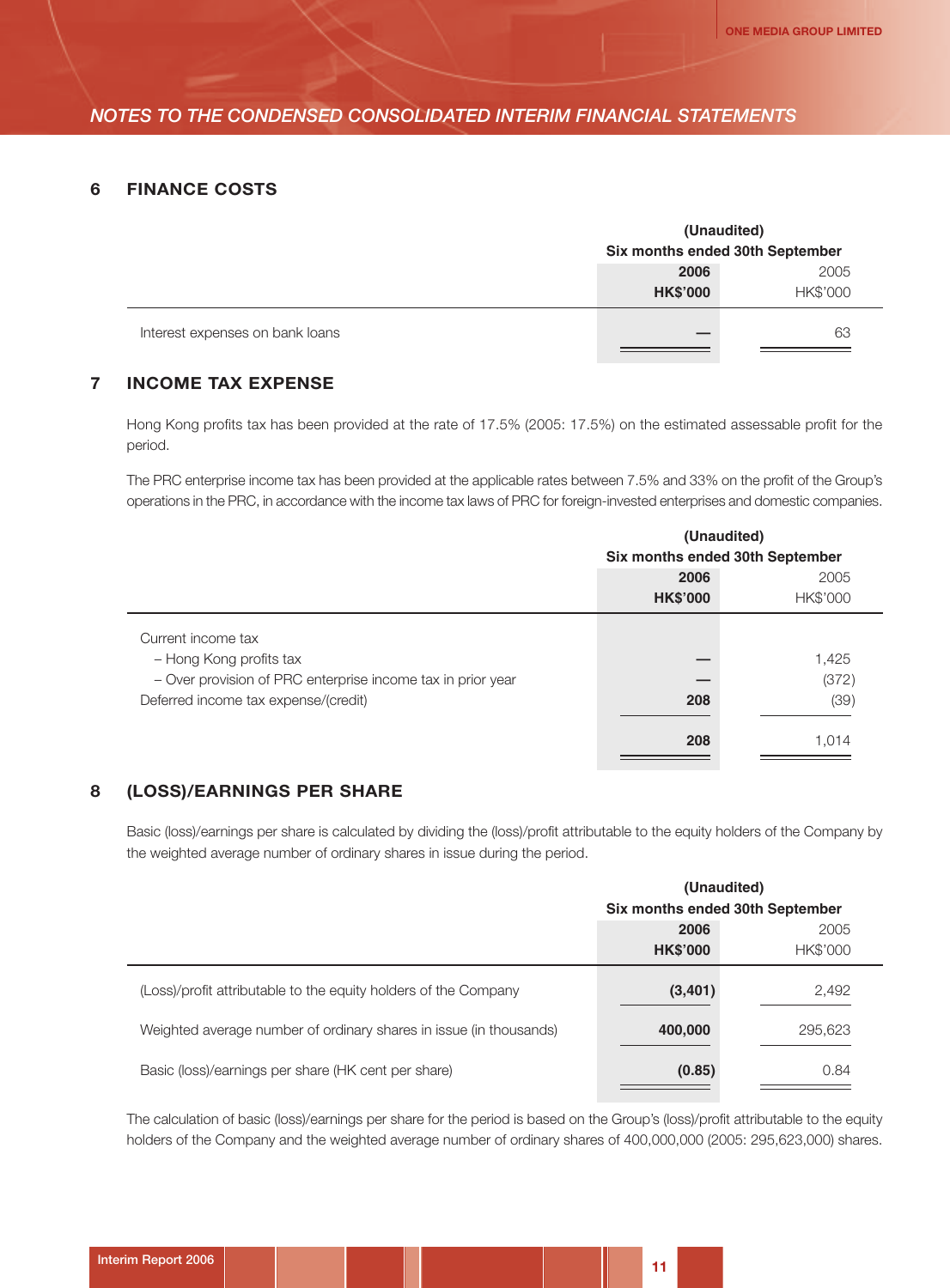#### **9 DIVIDENDS**

No interim dividend had been declared by the Company during the six months ended 30th September 2006 (2005: Nil). A final dividend of HK0.375 cent per share for the year ended 31st March 2006 (2005: Nil), totalling HK\$1,500,000 was paid in September 2006.

#### **10 TRADE AND OTHER RECEIVABLES**

Included in trade and other receivables are trade receivables and their ageing analysis is as follows:

|                 | (Unaudited)     | (Audited)  |
|-----------------|-----------------|------------|
|                 | 30th September  | 31st March |
|                 | 2006            | 2006       |
|                 | <b>HK\$'000</b> | HK\$'000   |
|                 |                 |            |
| 0 to 60 days    | 29,635          | 24,422     |
| 61 to 120 days  | 12,362          | 13,408     |
| 121 to 180 days | 9,874           | 6,394      |
| Over 180 days   | 1,893           | 984        |
|                 | 53,764          | 45,208     |

The Group allows in general a credit period ranging from 30 days to 90 days to its trade customers.

## **11 TRADE AND OTHER PAYABLES**

Included in trade and other payables are trade payables and their ageing analysis is as follows:

|                                                                    | (Unaudited)<br>30th September<br>2006 | (Audited)<br>31st March<br>2006 |
|--------------------------------------------------------------------|---------------------------------------|---------------------------------|
|                                                                    | <b>HK\$'000</b>                       | HK\$'000                        |
| 0 to 60 days<br>61 to 120 days<br>121 to 180 days<br>Over 180 days | 9,863<br>2,044<br>894<br>121          | 8,660<br>2,340<br>196<br>128    |
|                                                                    | 12,922                                | 11,324                          |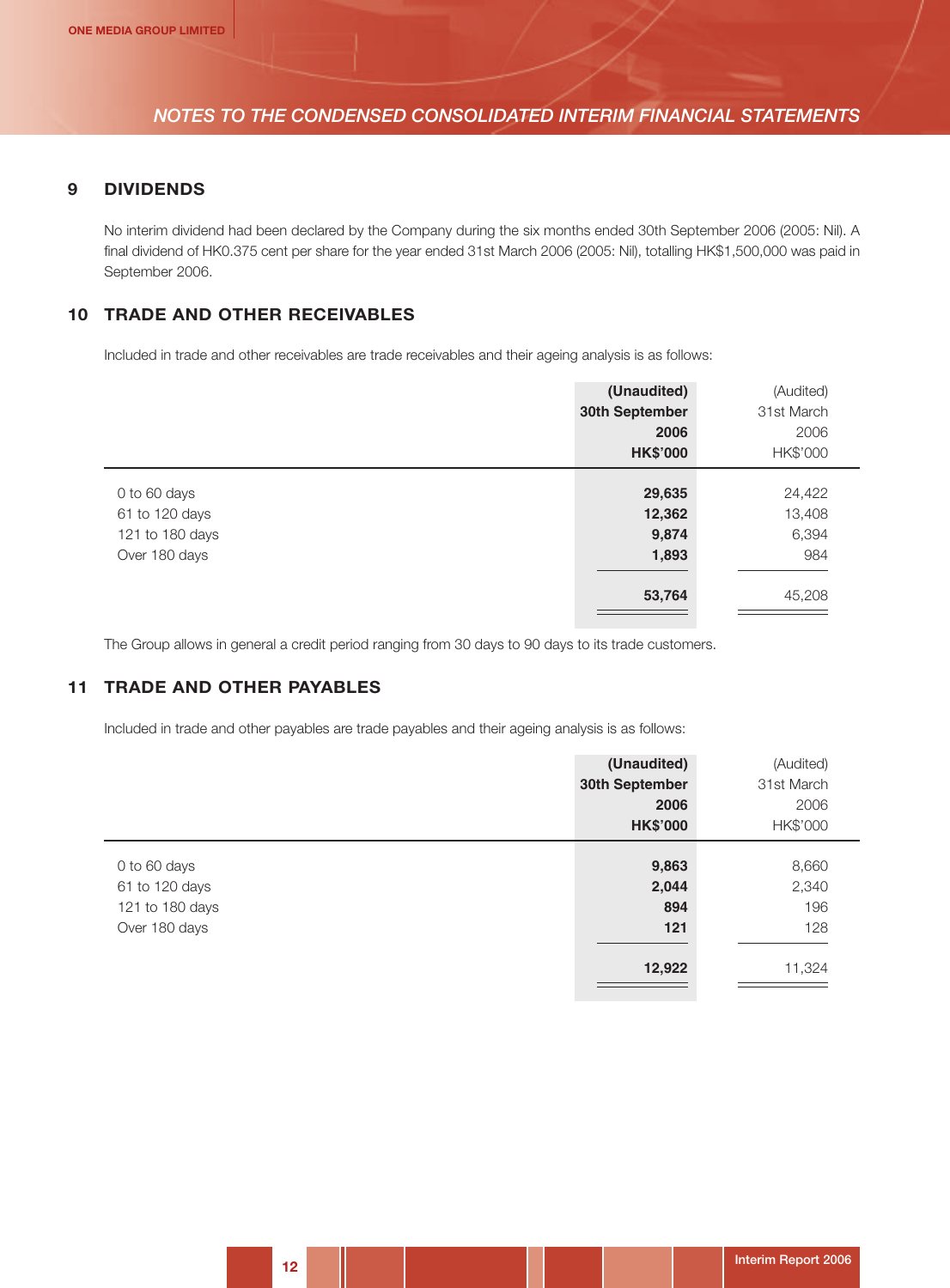#### **12 SHARE CAPITAL**

|                                                                | (Unaudited)<br>30th September<br>2006<br><b>HK\$'000</b> | (Audited)<br>31st March<br>2006<br>HK\$'000 |
|----------------------------------------------------------------|----------------------------------------------------------|---------------------------------------------|
| Authorised:<br>4,000,000,000 shares of HK\$0.001 each          | 4,000                                                    | 4,000                                       |
| Issued and fully paid:<br>400,000,000 shares of HK\$0.001 each | 400                                                      | 400                                         |

## **13 RELATED PARTY TRANSACTIONS**

The Group is controlled by Winmax Resources Limited (incorporated in the British Virgin Islands), which owns 73.875% of the Company's shares. The remaining 26.125% of the shares are widely held. The ultimate parent of the Group is Ming Pao Enterprise Corporation Limited ("MPE") (incorporated in Bermuda).

The following transactions were carried out with related parties:

(i) During the six months ended 30th September 2006, the Group had entered into the following significant transactions with related parties:

|                                                |                                 | (Unaudited)     |          |  |  |  |
|------------------------------------------------|---------------------------------|-----------------|----------|--|--|--|
|                                                | Six months ended 30th September |                 |          |  |  |  |
|                                                |                                 | 2006            | 2005     |  |  |  |
|                                                | <b>Note</b>                     | <b>HK\$'000</b> | HK\$'000 |  |  |  |
| License fee                                    | (a)                             | 6,569           | 6,241    |  |  |  |
| Circulation support services                   | (b)                             | 936             | 1,835    |  |  |  |
| Colour separation expenses                     | $\left( \circ \right)$          | 670             | 288      |  |  |  |
| EDP programming support services               | (d)                             | 400             | 512      |  |  |  |
| Administrative support services                | (e)                             | 1,014           | 848      |  |  |  |
| Personnel, public relations and legal services | (f)                             | 359             | 590      |  |  |  |
| Leasing of office space, storage space and     |                                 |                 |          |  |  |  |
| parking spaces                                 | (g)                             | 906             | 712      |  |  |  |
| Barter advertising expense                     | (h)                             | 180             | 837      |  |  |  |
| Barter advertising income                      | (i)                             | (536)           | (837)    |  |  |  |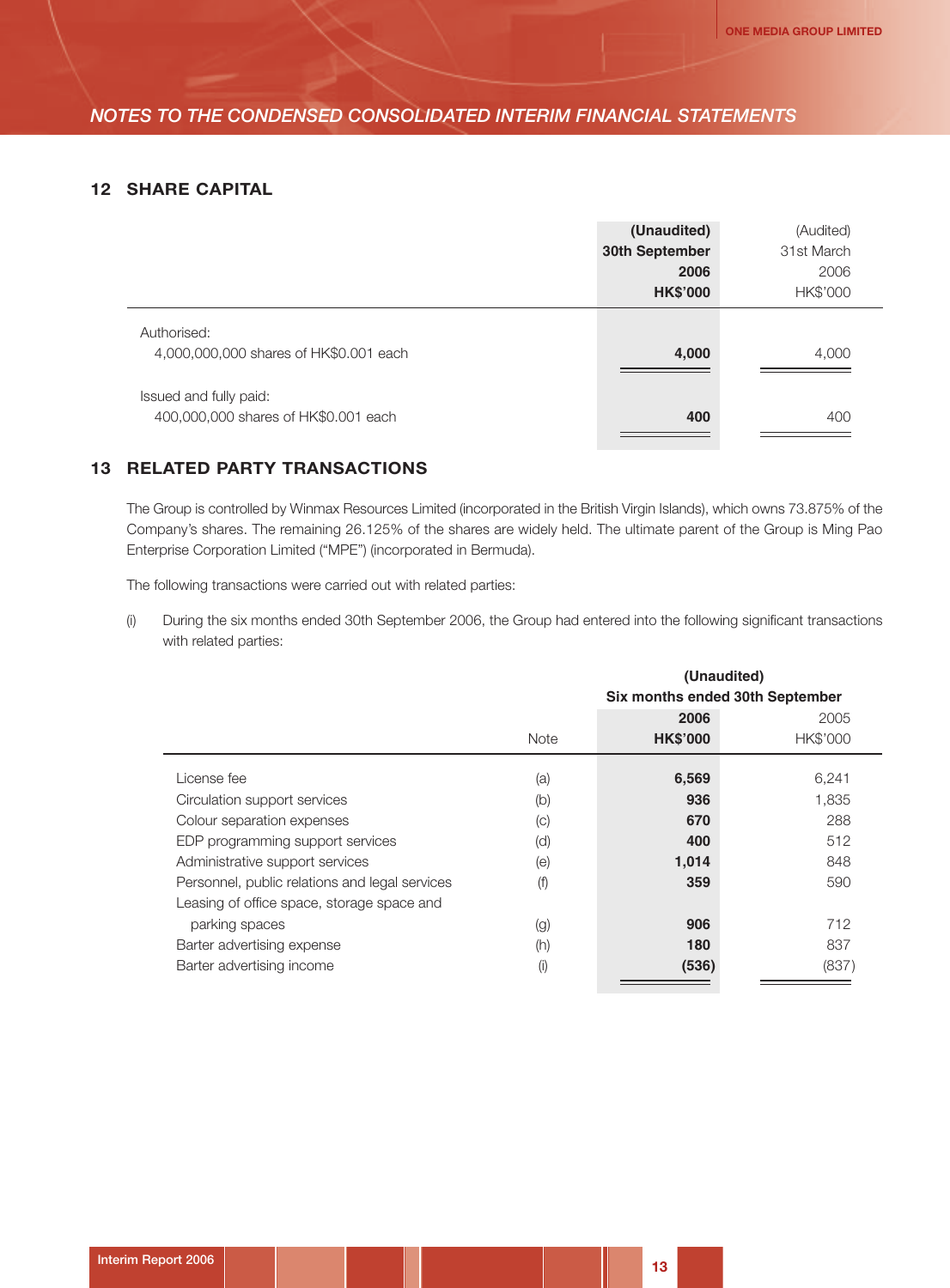#### **13 RELATED PARTY TRANSACTIONS (Continued)**

Notes:

- (a) This represented license fee for the right to use the trademark for the print of *Ming Pao Weekly, Hi-Tech Weekly, City Children's Weekly* and their past contents by a fellow subsidiary. It is charged at a pre-determined rate calculated by reference to the license fees charged by third party licensors to the Group.
- (b) This represented recharge of circulation support services relating to the distribution, sale and promotion of the publications of the Group by a fellow subsidiary. It is charged on a cost reimbursement basis.
- (c) This represented the colour separation charge paid to a fellow subsidiary. It is charged at a pre-determined rate calculated based on the costs incurred.
- (d) This represented recharge of internet-related services, networking services, data management services, general computing and programming support services and system analysis by a fellow subsidiary. It is charged on a cost reimbursement basis.
- (e) This represented recharge of security services, cleaning services, mail processing and messenger services, ordering and distribution of office supplies services, receptionist and general clerical services by a fellow subsidiary. It is charged on a cost reimbursement basis.
- (f) This represented recharge of personnel, administration service and corporate communication service by a fellow subsidiary. It is charged on a cost reimbursement basis.
- (g) This represented the rental for leasing of office space, storage space and parking space by a fellow subsidiary. The rentals are charged at a pre-determined rate calculated by reference to the prevailing market rates.
- (h) This represented the advertising expenses on a barter basis in accordance with barter advertising agreement entered into with a fellow subsidiary. It is charged at a pre-determined rate calculated based on the rates charged to third party customers.
- (i) This represented the advertising income on a barter basis in accordance with barter advertising agreement entered into with a fellow subsidiary. It is charged at a pre-determined rate calculated based on the rates charged to the third party customers.
- (ii) Period/year end balance arising from the related parties transactions as disclosed in Note 13 (i) above was as follows:

|                                    | (Unaudited)     | (Audited)  |
|------------------------------------|-----------------|------------|
|                                    | 30th September  | 31st March |
|                                    | 2006            | 2006       |
|                                    | <b>HK\$'000</b> | HK\$'000   |
| Amounts due to fellow subsidiaries | 2,550           | 2,402      |

The outstanding balances with fellow subsidiaries are aged within 30 days and are unsecured, non-interest bearing and with normal credit terms of 30 days.

(iii) Key management compensation

|                                                   | (Unaudited)<br>Six months ended 30th September |          |  |  |
|---------------------------------------------------|------------------------------------------------|----------|--|--|
|                                                   |                                                |          |  |  |
|                                                   | 2006                                           | 2006     |  |  |
|                                                   | <b>HK\$'000</b>                                | HK\$'000 |  |  |
| Basic salaries, housing allowances,               |                                                |          |  |  |
| other allowances and benefits in kind             | 2,902                                          | 2,315    |  |  |
| Contributions to pension scheme                   | 59                                             | 49       |  |  |
| Share compensation costs on share options granted | 294                                            |          |  |  |
|                                                   | 3,255                                          | 2,364    |  |  |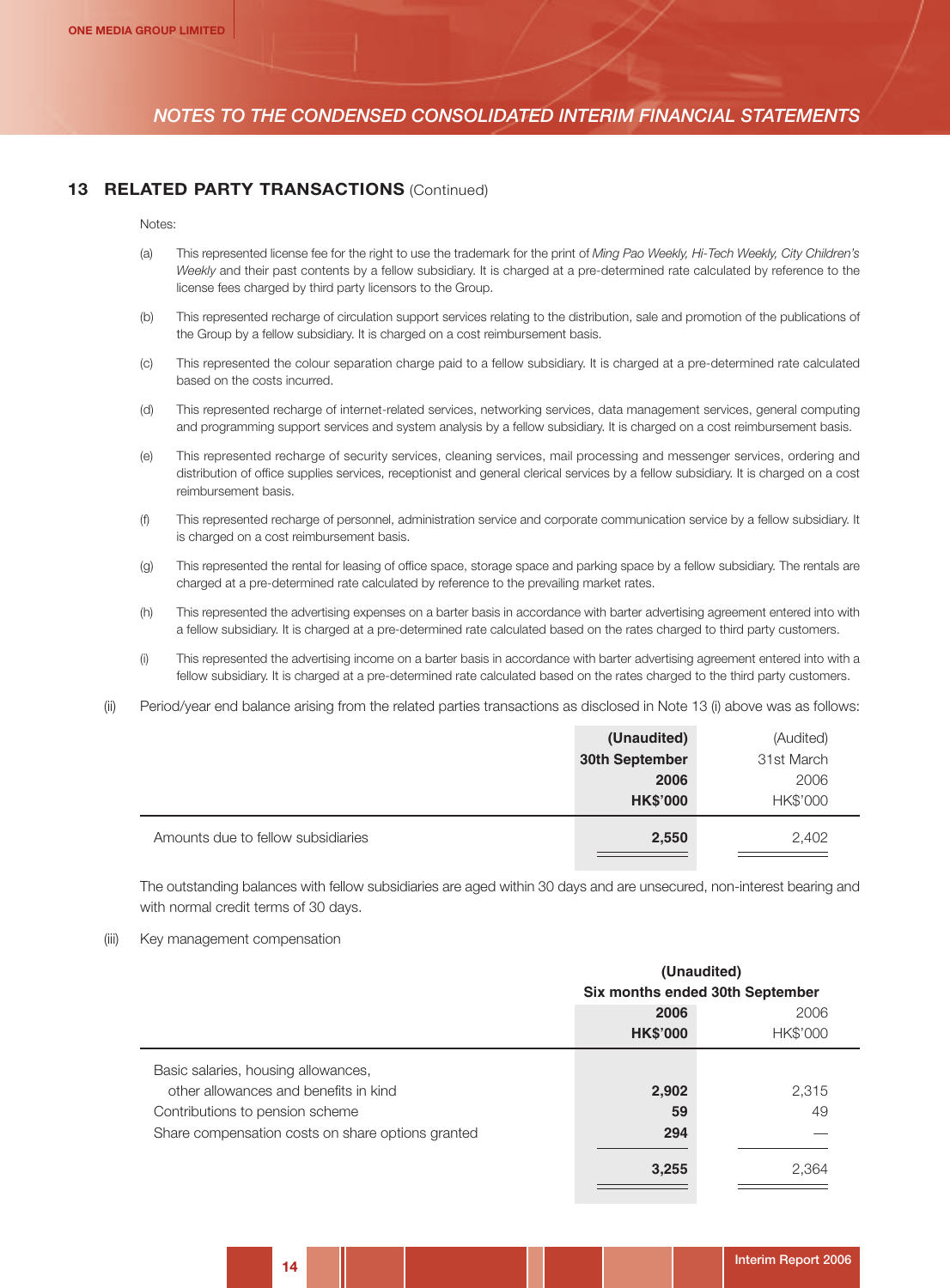#### *OTHER INFORMATION*

#### **SHARE OPTIONS**

The pre-IPO share option scheme (the "Scheme") was conditionally approved and adopted by ordinary resolutions of the shareholders of the Company and MPE on 26th September 2005. The subscription price per share is the offer price for the Company's shares being offered by way of placing and public offer. No options will be offered or granted prior to the commencement of dealings in the Company's shares on the Stock Exchange. The options were granted under the Scheme to recognise the contributions of certain directors and employees of the Group and MPE and its subsidiaries to the growth of the Group and to incentivise them going forward.

During the period, movements of the share options granted under the Scheme are as follows:

|                                     |          |                                        | Number of shares involved in share options |                                          |                                            |                                                |                                                                            |                                               |                                 |                              |
|-------------------------------------|----------|----------------------------------------|--------------------------------------------|------------------------------------------|--------------------------------------------|------------------------------------------------|----------------------------------------------------------------------------|-----------------------------------------------|---------------------------------|------------------------------|
| <b>Grantees</b>                     |          | <b>Balance</b> at<br>1st April<br>2006 | Granted<br>during<br>the period            | <b>Exercised</b><br>during<br>the period | Lapsed<br>during<br>the period<br>(Note 3) | <b>Balance</b><br>at 30th<br>September<br>2006 | Percentage<br>of issued<br>ordinary<br>shares at 30th<br>September<br>2006 | <b>Exercise</b><br>price per<br>share<br>HK\$ | Date of<br>conditional<br>grant | <b>Exercisable</b><br>period |
| Directors:                          |          |                                        |                                            |                                          |                                            |                                                |                                                                            |                                               |                                 |                              |
| Mr. TIONG Kiu King                  | (Note 1) | 1,250,000                              |                                            |                                          |                                            | 1,250,000                                      | 0.31%                                                                      | 1.200                                         | 27/9/2005                       | 18/10/2005-<br>25/9/2015     |
| Mr. TIONG Kiew Chiong               | (Note 1) | 1,250,000                              |                                            |                                          | $\overline{\phantom{0}}$                   | 1,250,000                                      | 0.31%                                                                      | 1.200                                         | 27/9/2005                       | 18/10/2005-<br>25/9/2015     |
| Mr. Peter Bush BRACK                | (Note 1) | 1,250,000                              |                                            |                                          | -                                          | 1,250,000                                      | 0.31%                                                                      | 1.200                                         | 27/9/2005                       | 18/10/2005-<br>25/9/2015     |
| Mr. TUNG Siu Ho, Terence            | (Note 1) | 1,000,000                              |                                            |                                          | $\overline{\phantom{0}}$                   | 1,000,000                                      | 0.25%                                                                      | 1.200                                         | 27/9/2005                       | 18/10/2005-<br>25/9/2015     |
| Mr. Robert William<br>Hong-San YUNG | (Note 1) | 1,000,000                              |                                            |                                          | —                                          | 1,000,000                                      | 0.25%                                                                      | 1.200                                         | 27/9/2005                       | 18/10/2005-<br>25/9/2015     |
| Mr. YU Hon To, David                | (Note 1) | 150,000                                |                                            |                                          | $\overline{\phantom{0}}$                   | 150,000                                        | 0.04%                                                                      | 1.200                                         | 27/9/2005                       | 18/10/2005-<br>25/9/2015     |
| Mr. SIT Kien Ping, Peter            | (Note 1) | 150,000                                |                                            |                                          | —                                          | 150,000                                        | 0.04%                                                                      | 1.200                                         | 27/9/2005                       | 18/10/2005-<br>25/9/2015     |
| Mr. TAN Hock Seng, Peter            | (Note 1) | 150,000                                |                                            |                                          | -                                          | 150,000                                        | 0.04%                                                                      | 1.200                                         | 27/9/2005                       | 18/10/2005-<br>25/9/2015     |
|                                     |          | 6,200,000                              |                                            |                                          |                                            | 6,200,000                                      | 1.55%                                                                      |                                               |                                 |                              |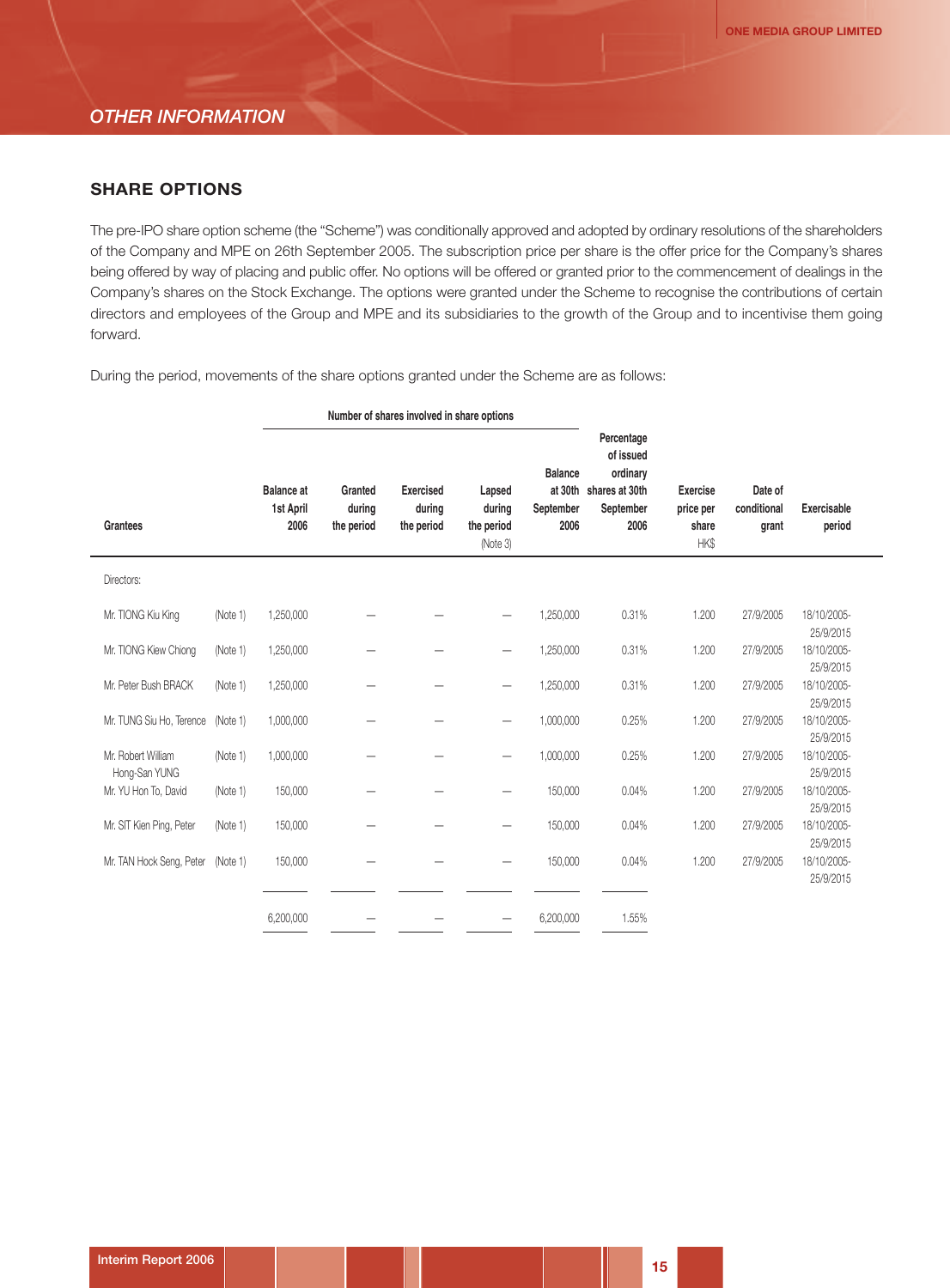## *OTHER INFORMATION*

#### **SHARE OPTIONS** (Continued)

|                                         |          |                                        | Number of shares involved in share options |                                          |                                            |                                     |                                                                                    |                                               |                                 |                              |  |
|-----------------------------------------|----------|----------------------------------------|--------------------------------------------|------------------------------------------|--------------------------------------------|-------------------------------------|------------------------------------------------------------------------------------|-----------------------------------------------|---------------------------------|------------------------------|--|
| <b>Grantees</b>                         |          | <b>Balance</b> at<br>1st April<br>2006 | Granted<br>during<br>the period            | <b>Exercised</b><br>during<br>the period | Lapsed<br>during<br>the period<br>(Note 3) | <b>Balance</b><br>September<br>2006 | Percentage<br>of issued<br>ordinary<br>at 30th shares at 30th<br>September<br>2006 | <b>Exercise</b><br>price per<br>share<br>HK\$ | Date of<br>conditional<br>grant | <b>Exercisable</b><br>period |  |
| MPE's directors:                        |          |                                        |                                            |                                          |                                            |                                     |                                                                                    |                                               |                                 |                              |  |
| Tan Sri Datuk<br><b>TIONG Hiew King</b> | (Note 1) | 1,250,000                              |                                            |                                          |                                            | 1,250,000                           | 0.31%                                                                              | 1.200                                         | 27/9/2005                       | 18/10/2005-<br>25/9/2015     |  |
| Dr. TIONG Ik King                       | (Note 1) | 1,000,000                              |                                            |                                          | —                                          | 1,000,000                           | 0.25%                                                                              | 1.200                                         | 27/9/2005                       | 18/10/2005-<br>25/9/2015     |  |
| Mr. TANG Ying Yu                        | (Note 1) | 150,000                                |                                            |                                          |                                            | 150,000                             | 0.04%                                                                              | 1.200                                         | 27/9/2005                       | 18/10/2005-<br>25/9/2015     |  |
| Mr. Victor YANG                         | (Note 1) | 150,000                                |                                            |                                          |                                            | 150,000                             | 0.04%                                                                              | 1.200                                         | 27/9/2005                       | 18/10/2005-<br>25/9/2015     |  |
|                                         |          | 2,550,000                              |                                            |                                          | $\overline{\phantom{0}}$                   | 2,550,000                           | 0.64%                                                                              |                                               |                                 |                              |  |
| Full time employees                     | (Note 1) | 4,550,000                              |                                            |                                          | 150,000                                    | 4,400,000                           | 1.10%                                                                              | 1.200                                         | 27/9/2005                       | 18/10/2005-<br>25/9/2015     |  |
| Full time employees                     | (Note 2) | 1,172,000                              |                                            |                                          | 72,000                                     | 1,100,000                           | 0.28%                                                                              | 1.200                                         | 27/9/2005                       | 18/10/2005-<br>25/9/2015     |  |
|                                         |          |                                        |                                            |                                          |                                            |                                     |                                                                                    |                                               |                                 |                              |  |
| Total                                   |          | 14,472,000                             |                                            |                                          | 222,000                                    | 14,250,000                          | 3.57%                                                                              |                                               |                                 |                              |  |

#### Notes:

In relation to each option granted to the grantees, either of the following two vesting scales has been applied:

- 1. 20% of the Company's shares comprised in the option will vest on each of the five anniversaries of the Listing Date from the first anniversary of the Listing Date to the fifth anniversary of the Listing Date; or
- 2. 100% of the Company's shares comprised in each of the option will fully vest on the first anniversary of the Listing Date,

as the case may be, which has been specified in the offer letters to the grantees. Subject to the relevant vesting period, each option has a 10-year exercise period from the date of the offer of the option. As evidenced by the vesting periods of the options granted under the Scheme, no option granted under the Scheme will be exercisable within six months from the Listing Date.

3. During the period, 222,000 share options have lapsed by reason of the grantees ceased to be full time employees of the Company and its subsidiaries.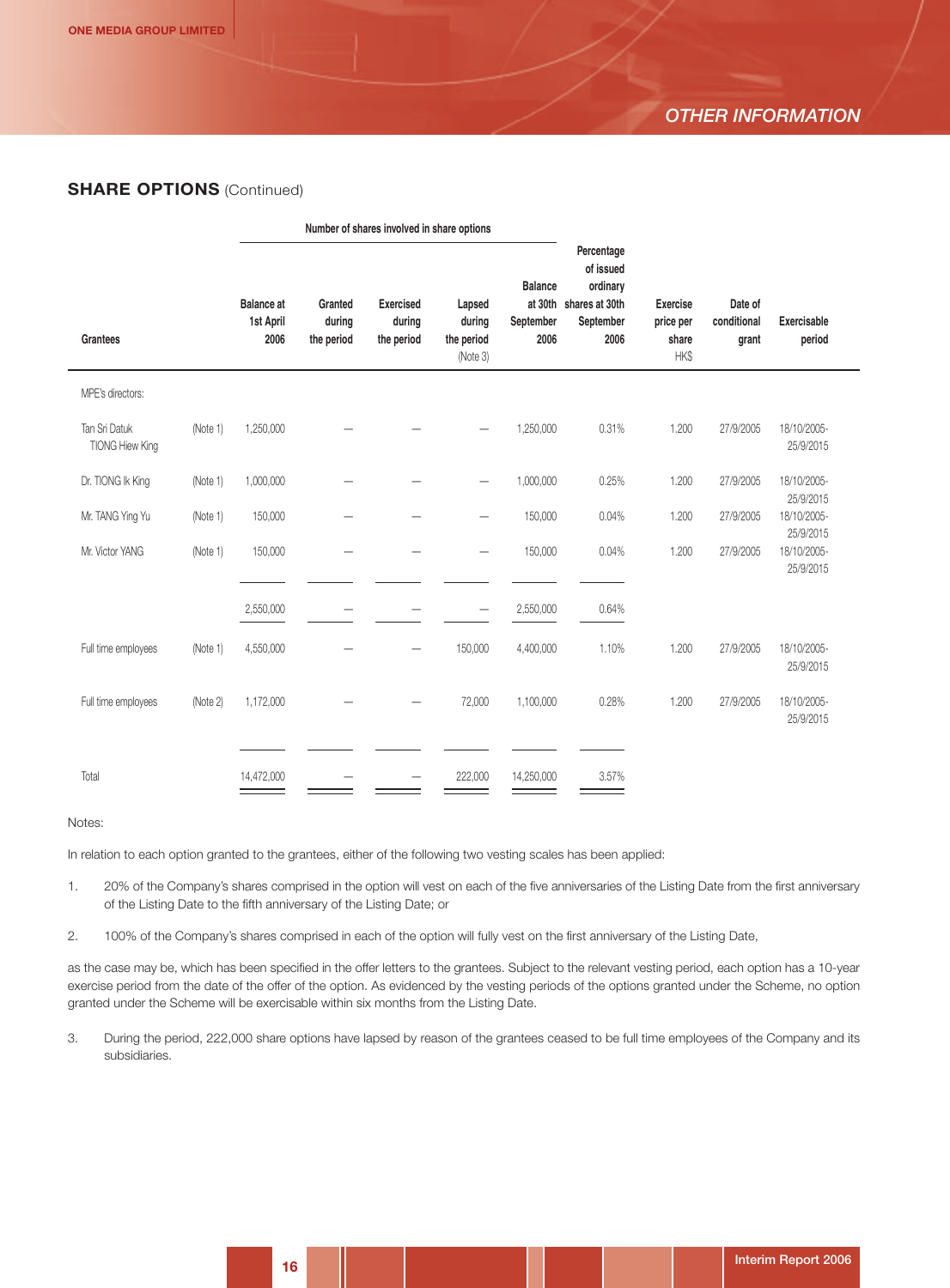# **DIRECTORS' INTERESTS AND SHORT POSITIONS IN THE SHARE CAPITAL AND DEBENTURES OF THE COMPANY AND ITS ASSOCIATED CORPORATIONS**

As at 30th September 2006, the interests or short position of the directors, chief executives and their associates in the shares, underlying shares or debentures of the Company or any of its associated corporations (within the meaning of Part XV of the Securities and Futures Ordinance ("SFO")) as recorded in the register maintained by the Company under Section 352 of the SFO or as otherwise notified or as required to be notified to the Company and the Stock Exchange pursuant to the Model Code for Securities Transactions by Directors of Listed Issuers (the "Model Code") contained in Appendix 10 of the Listing Rules were as follows:

#### **(a) Interests in the Company's shares**

|                                  |                              |                                                             | Number of shares/underlying shares held |                                        |                                                                                   |           |                                                                                                 |
|----------------------------------|------------------------------|-------------------------------------------------------------|-----------------------------------------|----------------------------------------|-----------------------------------------------------------------------------------|-----------|-------------------------------------------------------------------------------------------------|
| Name of director                 | Personal<br><b>interests</b> | Corporate<br>Family<br><b>interests</b><br><b>interests</b> |                                         | Total<br><i>interests</i><br>in shares | Interests in<br>underlying<br>shares<br>pursuant<br>to share<br>options<br>(Note) |           | Percentage<br>of the<br>Company's<br>issued share<br>capital as<br>at 30th<br>September<br>2006 |
| Mr. TIONG Kiu King               |                              |                                                             |                                         |                                        | 1,250,000                                                                         | 1,250,000 | 0.31%                                                                                           |
| Mr. TIONG Kiew Chiong            | 3,100,000                    |                                                             | $\overbrace{\phantom{12322111}}$        | 3,100,000                              | 1,250,000                                                                         | 4,350,000 | 1.09%                                                                                           |
| Mr. Peter Bush BRACK             | 110,000                      |                                                             | $\overbrace{\phantom{123221111}}$       | 110,000                                | 1,250,000                                                                         | 1,360,000 | 0.34%                                                                                           |
| Mr TUNG Siu Ho, Terence          |                              |                                                             |                                         | $\hspace{0.1mm}-\hspace{0.1mm}$        | 1,000,000                                                                         | 1,000,000 | 0.25%                                                                                           |
| Mr. Robert William Hong-San YUNG |                              |                                                             |                                         | $\qquad \qquad$                        | 1,000,000                                                                         | 1,000,000 | 0.25%                                                                                           |
| Mr. YU Hon To, David             |                              |                                                             |                                         |                                        | 150,000                                                                           | 150,000   | 0.04%                                                                                           |
| Mr. SIT Kien Ping, Peter         |                              |                                                             |                                         | —                                      | 150,000                                                                           | 150,000   | 0.04%                                                                                           |
| Mr. TAN Hock Seng, Peter         | 310,000                      |                                                             | $\hspace{0.1mm}-\hspace{0.1mm}$         | 310,000                                | 150,000                                                                           | 460,000   | 0.12%                                                                                           |

Note: For further details on the share options, please refer to the paragraph "Share Options".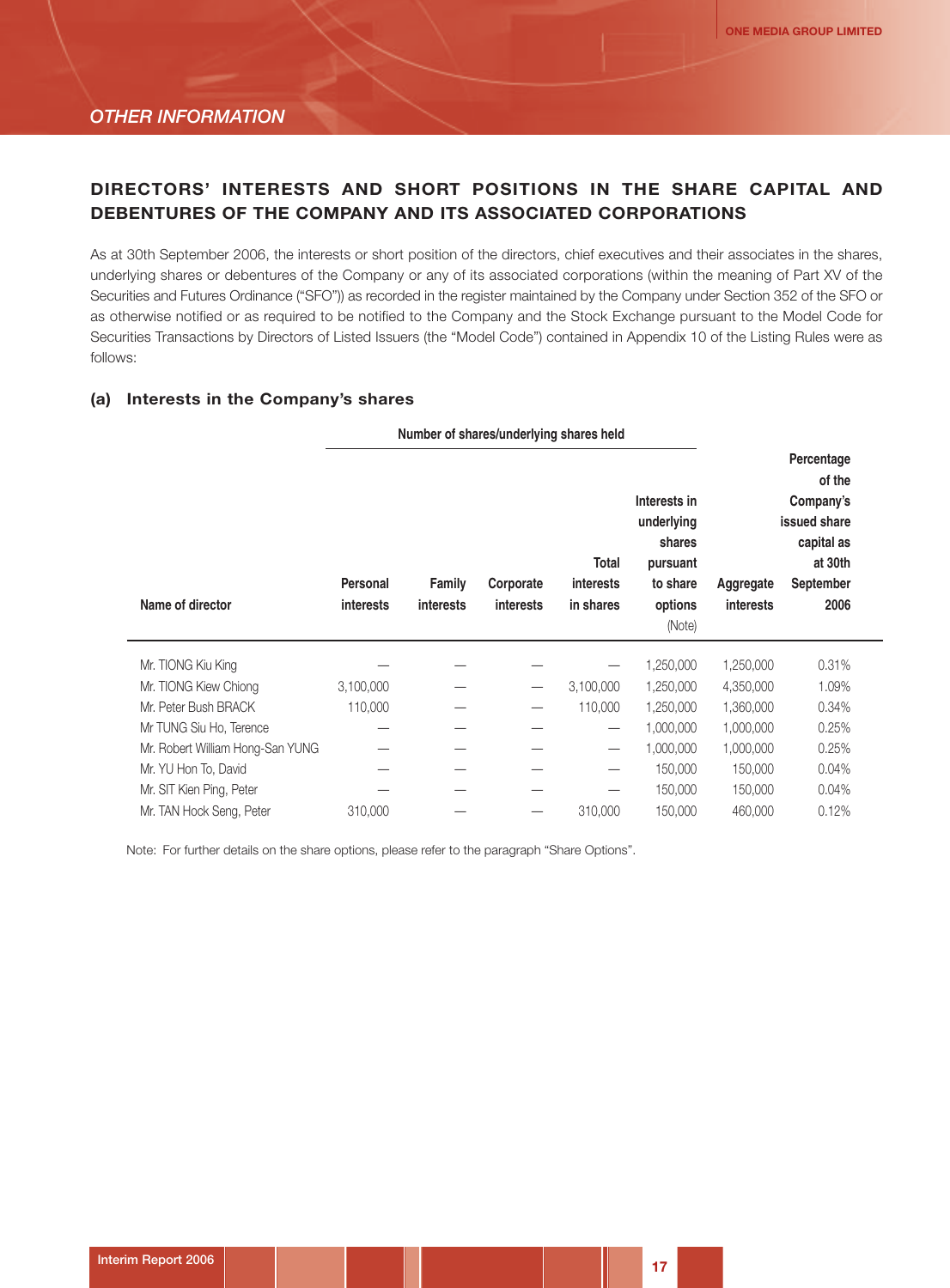# **DIRECTORS' INTERESTS AND SHORT POSITIONS IN THE SHARE CAPITAL AND DEBENTURES OF THE COMPANY AND ITS ASSOCIATED CORPORATIONS** (Continued)

#### **(b) Interests in shares in MPE**

| Number of shares/underlying shares held |                            |                               |  |                                                                                                        |                                                                                                                         |  |  |
|-----------------------------------------|----------------------------|-------------------------------|--|--------------------------------------------------------------------------------------------------------|-------------------------------------------------------------------------------------------------------------------------|--|--|
| Personal<br>interests                   | <b>Family</b><br>interests | Corporate<br><b>interests</b> |  | <b>Total number</b><br>of MPE shares<br>in which<br>has or<br>is deemed<br>to have<br><b>interests</b> | Approximate<br>percentage<br>of MPE's<br>the Director issued share<br>capital as<br>at 30th<br><b>September</b><br>2006 |  |  |
| 611,000<br>1,200,000                    | 147,000                    |                               |  | 1,358,000<br>1,800,000                                                                                 | 0.34%<br>0.45%                                                                                                          |  |  |
|                                         |                            |                               |  |                                                                                                        | <b>Deemed</b><br>interests in<br><b>MPE</b> shares<br>pursuant<br>to share<br>options<br>(Note)<br>600,000<br>600,000   |  |  |

Note: These represent share options granted by MPE to the relevant Directors under the share option scheme approved at a special general meeting of MPE held on 21st August 2001 to subscribe for shares in MPE. Further details of these share options are as follows:

| Name of Director      | <b>Underlying</b><br><b>MPE shares</b><br>pursuant to<br>share<br>options | Approximate<br>percentage<br>of interest<br>in MPE | <b>Exercise</b><br>price<br>per MPE<br>share | Date of<br>grant | <b>Exercisable period</b> |
|-----------------------|---------------------------------------------------------------------------|----------------------------------------------------|----------------------------------------------|------------------|---------------------------|
| Mr. TIONG Kiu King    | 300,000                                                                   | $0.074\%$                                          | 1.592                                        | 31/8/2001        | 1/9/2001-20/8/2011        |
| Mr. TIONG Kiu King    | 300,000                                                                   | 0.074%                                             | 1.800                                        | 15/9/2003        | 16/9/2003-20/8/2011       |
| Mr. TIONG Kiew Chiong | 300,000                                                                   | 0.074%                                             | 1.592                                        | 31/8/2001        | 1/9/2001-20/8/2011        |
| Mr. TIONG Kiew Chiong | 300,000                                                                   | 0.074%                                             | 1.800                                        | 15/9/2003        | 16/9/2003-20/8/2011       |

Save as disclosed above and those disclosed under the paragraph "Share Options", as at 30th September 2006, none of the directors, chief executives and their associates had any interests in the shares, underlying shares or debentures of the Company or any of its associated corporations (as defined in Part XV of the SFO) which are required to be notified to the Company and the Stock Exchange pursuant to Divisions 7 and 8 of Part XV of the SFO, or which would be required, pursuant to Section 352 of the SFO, to be entered in the register referred to therein, or otherwise notified to the Company and the Stock Exchange pursuant to the Model Code.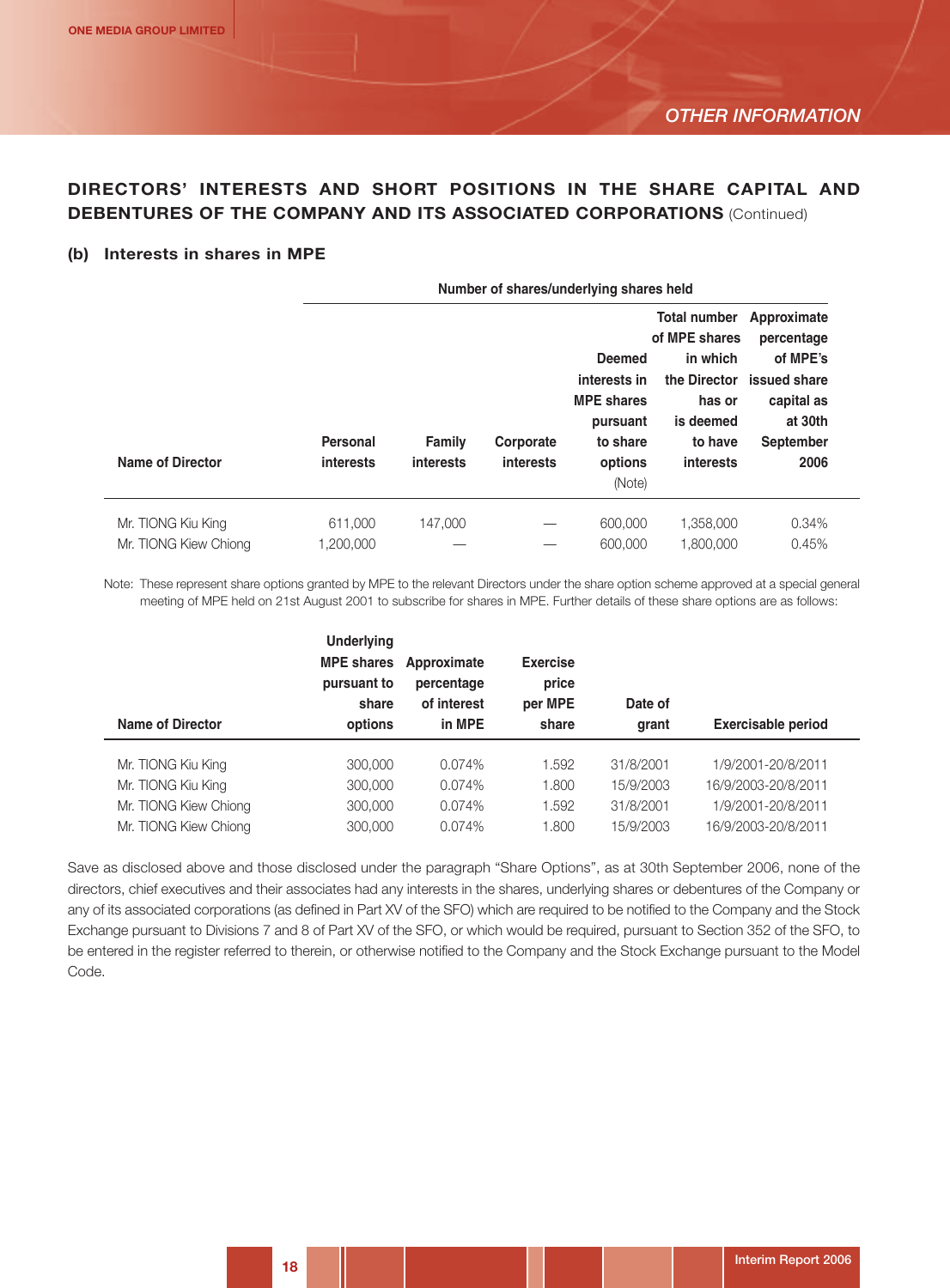# **SUBSTANTIAL SHAREHOLDERS AND PERSONS WHO HAVE AN INTEREST OR SHORT POSITIONS DISCLOSEABLE UNDER DIVISIONS 2 AND 3 OF PART XV OF THE SFO**

The register of interests in shares and short positions maintained under Section 336 of the SFO shows that as at 30th September 2006, the Company had been notified of the following interests in shares representing 5% or more of the Company's issued share capital:

| Name of shareholder             | Number of<br>ordinary<br>shares held | Capacity               | <b>Percentage of issued</b><br>ordinary shares as at<br>30th September 2006 |
|---------------------------------|--------------------------------------|------------------------|-----------------------------------------------------------------------------|
| Winmax Resources Limited (Note) | 295,500,000                          | Beneficial owner       | 73.875%                                                                     |
| JP Morgan Chase & Co.           | 22,828,000                           | Institutional investor | 5.707%                                                                      |

All the interests stated above represent long positions in the shares of the Company.

Notes:

- (1) As at 30th September 2006, Winmax Resources Limited ("Winmax") was beneficially owned as to 60% by Starsome Limited ("Starsome") and 40% by RGM Ventures Limited ("RGM Ventures"). From 10th October 2006, Winmax is beneficially owned as to 85.027% by Starsome and 14.973% by RGM Ventures. Please refer to the joint announcement of the Company and MPE dated 11th October 2006 for information.
- (2) Starsome is an indirect wholly-owned subsidiary of MPE. RGM Ventures is an indirect wholly-owned subsidiary of Redgate Media Inc. ("Redgate Media"). Redgate Media is beneficiary owned as to 15.59% by Mr. Peter Bush BRACK and 1.69% by his associates, 9.95% by Mr. Robert William Hong-San YUNG, 9.95% by Ms. ZHU Ying, 4.22% by Mr. LAU Yat Fan and 58.6% by other independent third parties not connected with the Company.

Save as disclosed above and those disclosed under "Directors' interests and short positions in the share capital and debentures of the Company and its associated corporations", the Company had not been notified of any other interests representing 5% or more of the issued share capital of the Company as at 30th September 2006.

#### **PURCHASE, SALE OR REDEMPTION OF THE COMPANY'S SHARES**

Neither the Company nor any of its subsidiaries has purchased, sold or redeemed any of the Company's shares during the six months ended 30th September 2006.

#### **CONTINGENT LIABILITIES**

As at 30th September 2006, the Group did not have any material contingent liabilities or guarantees (2005: Nil).

#### **EMPLOYEES**

As at 30th September 2006, the Group had approximately 280 employees (31st March 2006: approximately 270 employees), of which 169 and 111 were stationed in Hong Kong and Mainland China, respectively. The Group remunerates its employees based on industry practice and performance of individual employees.

The emoluments of the directors are reviewed by the Remuneration Committee, having regard to the Company's operating results, individual performance and comparable market statistics. None of the directors, or their associates, is involved in determining his remuneration. The Company has implemented share option schemes as an incentive to the directors and eligible employees.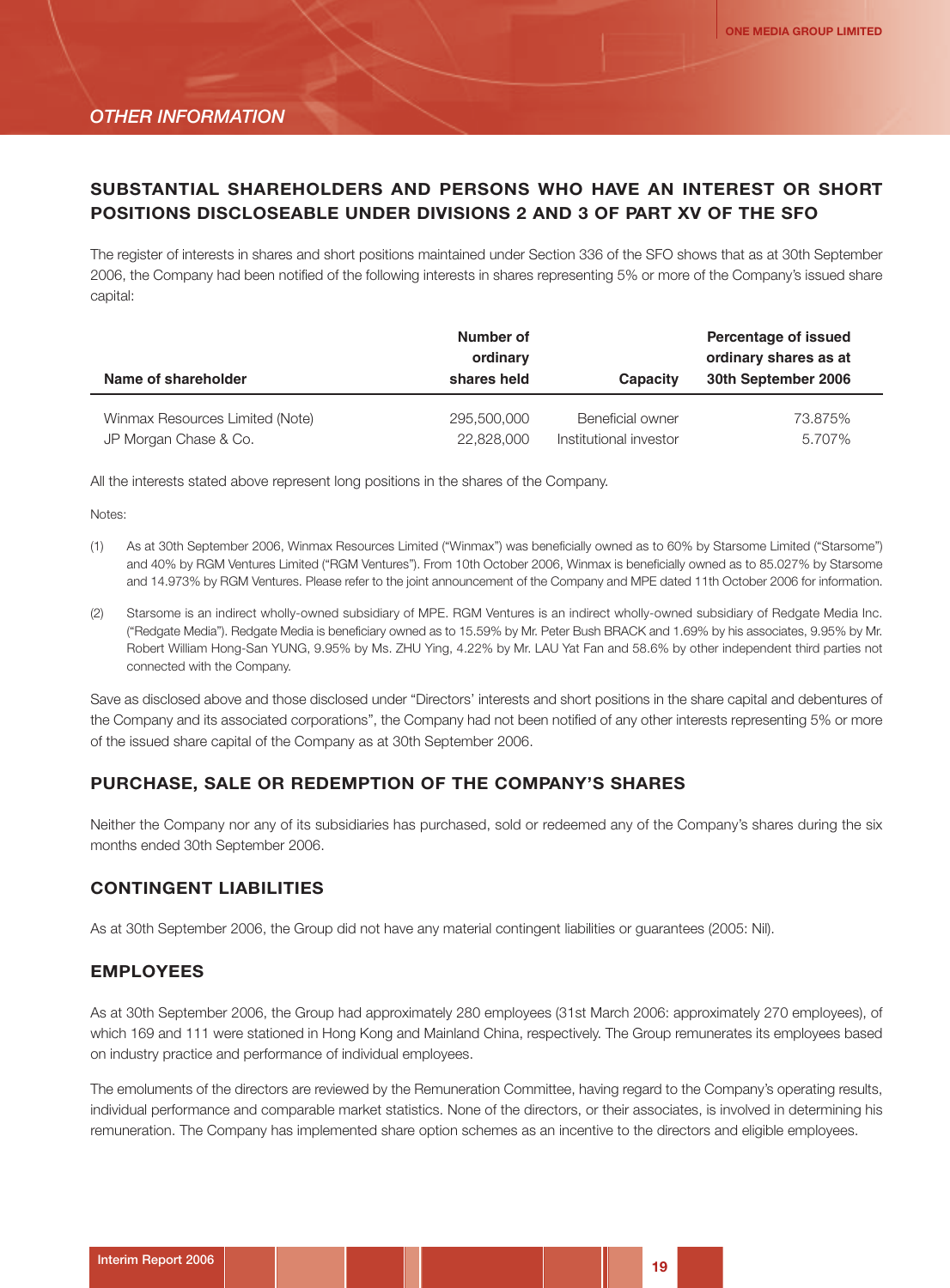In Hong Kong, the Group participates in the hybrid retirement benefit scheme operated by the Company's fellow subsidiary and the Mandatory Provident Fund scheme for its employees. In the Mainland China, the Group provides to its employees social security plans in relation to retirement, medical care and unemployment and has made the required contributions to the local social insurance authorities in accordance with relevant laws and regulations in the Mainland China.

## **CORPORATE GOVERNANCE**

As at 30th September 2006, the Company has adopted the code provisions set out in the Code on Corporate Governance Practices (the "CG Code") contained in Appendix 14 of the Listing Rules and complied with the CG Code throughout the period.

## **COMPLIANCE OF THE MODEL CODE FOR DIRECTORS' SECURITIES TRANSACTIONS**

As at 30th September 2006, the Company has adopted the Model Code contained in Appendix 10 of the Listing Rules as the code for securities transactions by the Directors. The Directors have confirmed, following specific enquiries by the Company, their compliance with the required standard set out in the Model Code throughout the period.

The Company has also established written guidelines regarding securities transactions on no less exacting terms of the Model Code for senior management and relevant employees who may have access to price sensitive information in relation to the securities of the Company.

#### **AUDIT COMMITTEE**

The Company established an Audit Committee on 26th September 2005 with written terms of reference. The Audit Committee currently has three Independent Non-executive Directors, namely, Mr. YU Hon To, David, Mr. SIT Kien Ping, Peter and Mr. TAN Hock Seng, Peter. The Audit Committee has reviewed the Group's unaudited interim results for the six months ended 30th September 2006 and discussed matters relating to auditing, internal control and financial reporting.

#### **REMUNERATION COMMITTEE**

The Company established a Remuneration Committee on 26th September 2005 with written terms of reference. The Remuneration Committee currently comprises three Independent Non-executive Directors, namely, Mr. YU Hon To, David, Mr. SIT Kien Ping, Peter and Mr. TAN Hock Seng, Peter and two Executive Directors, namely, Mr. TIONG Kiew Chiong and Mr. Peter Bush BRACK.

#### **NOMINATION COMMITTEE**

The Company established a Nomination Committee on 26th September 2005 with written terms of reference. The Nomination Committee currently comprises three Independent Non-executive Directors, namely, Mr. YU Hon To, David, Mr. SIT Kien Ping, Peter and Mr. TAN Hock Seng, Peter and two Executive Directors, namely, Mr. TIONG Kiew Chiong and Mr. Peter Bush BRACK.

By Order of the Board

**TIONG Kiu King**

**Director** 

Hong Kong, 14th December 2006